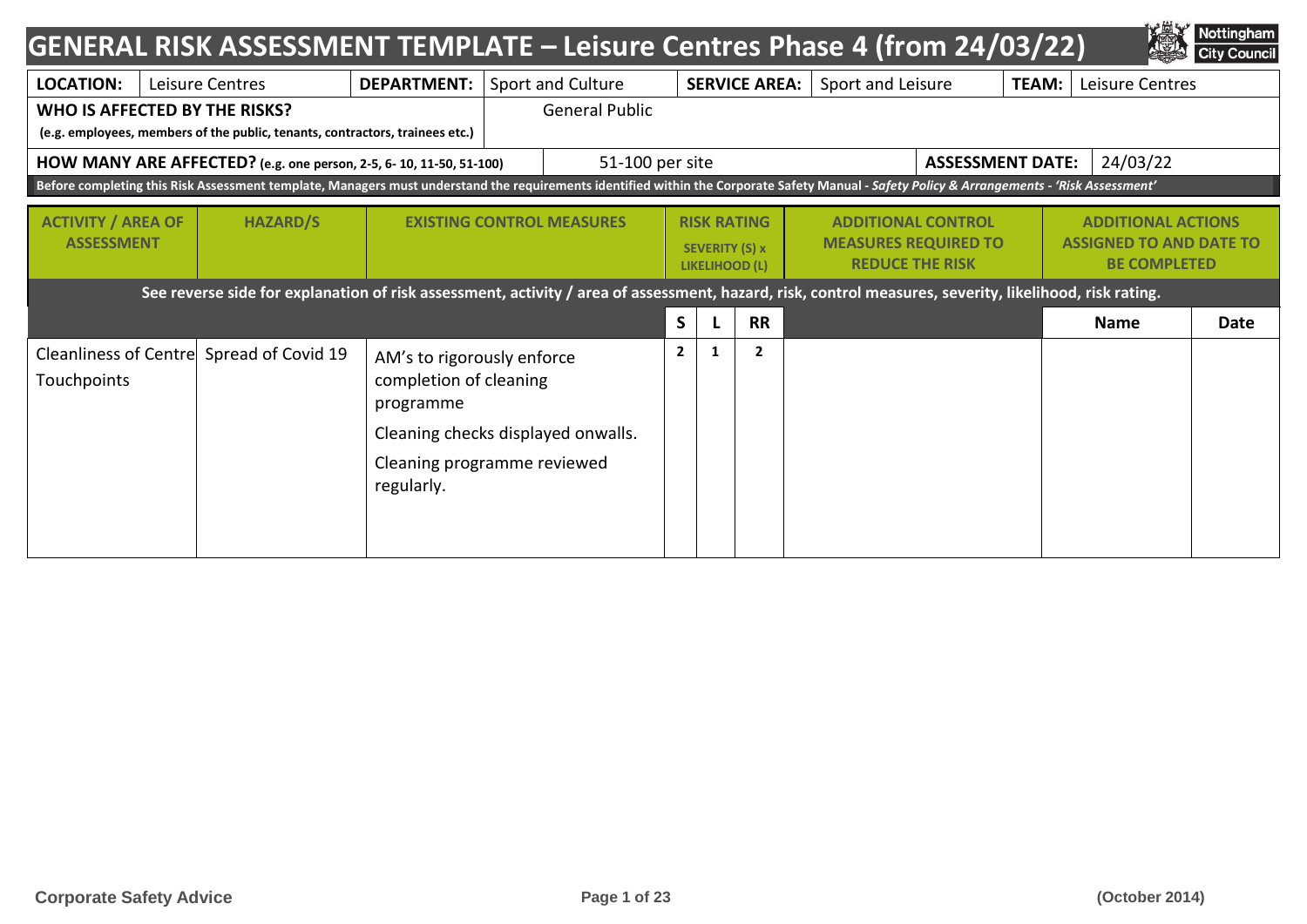| Air flow in building         | Spread of Covid 19                                      | Windows/doors can be open to<br>allow for fresh air flow around<br>building. If fire door is open it<br>should have an automatic fire<br>guard fitted                                         | $\overline{2}$ | $\mathbf{1}$ | $\overline{2}$ |  |  |
|------------------------------|---------------------------------------------------------|-----------------------------------------------------------------------------------------------------------------------------------------------------------------------------------------------|----------------|--------------|----------------|--|--|
|                              |                                                         | Recirculation of air should be<br>minimized. Fresh air intake should<br>be maximized whilst maintaining<br>acceptable internal environmental<br>conditions                                    |                |              |                |  |  |
|                              |                                                         | If air con is used this should be set<br>to use a fresh air supply                                                                                                                            |                |              |                |  |  |
|                              |                                                         | Air con set in recirculation mode<br>should not be used                                                                                                                                       |                |              |                |  |  |
|                              |                                                         | Use of air con must follow HSE<br>guidelines as below                                                                                                                                         |                |              |                |  |  |
|                              |                                                         | https://www.hse.gov.uk/coronavir<br>us/equipment-and-machinery/air-<br>conditioning-and<br>ventilation/index.htm<br>All air con should have been serviced<br>within service guidelines        |                |              |                |  |  |
| Government/PHE<br>guidelines | Spread of Covid 19<br>whilst visiting<br>Leisure Centre | To be followed at all times and<br>updates to be implemented as soon<br>as reasonably practicable<br>Follow principles of<br>Hands/Face/Space and Fresh Air<br>We will review considering any | $\overline{2}$ | $\mathbf{1}$ | $\overline{2}$ |  |  |
|                              |                                                         | future Guidance                                                                                                                                                                               |                |              |                |  |  |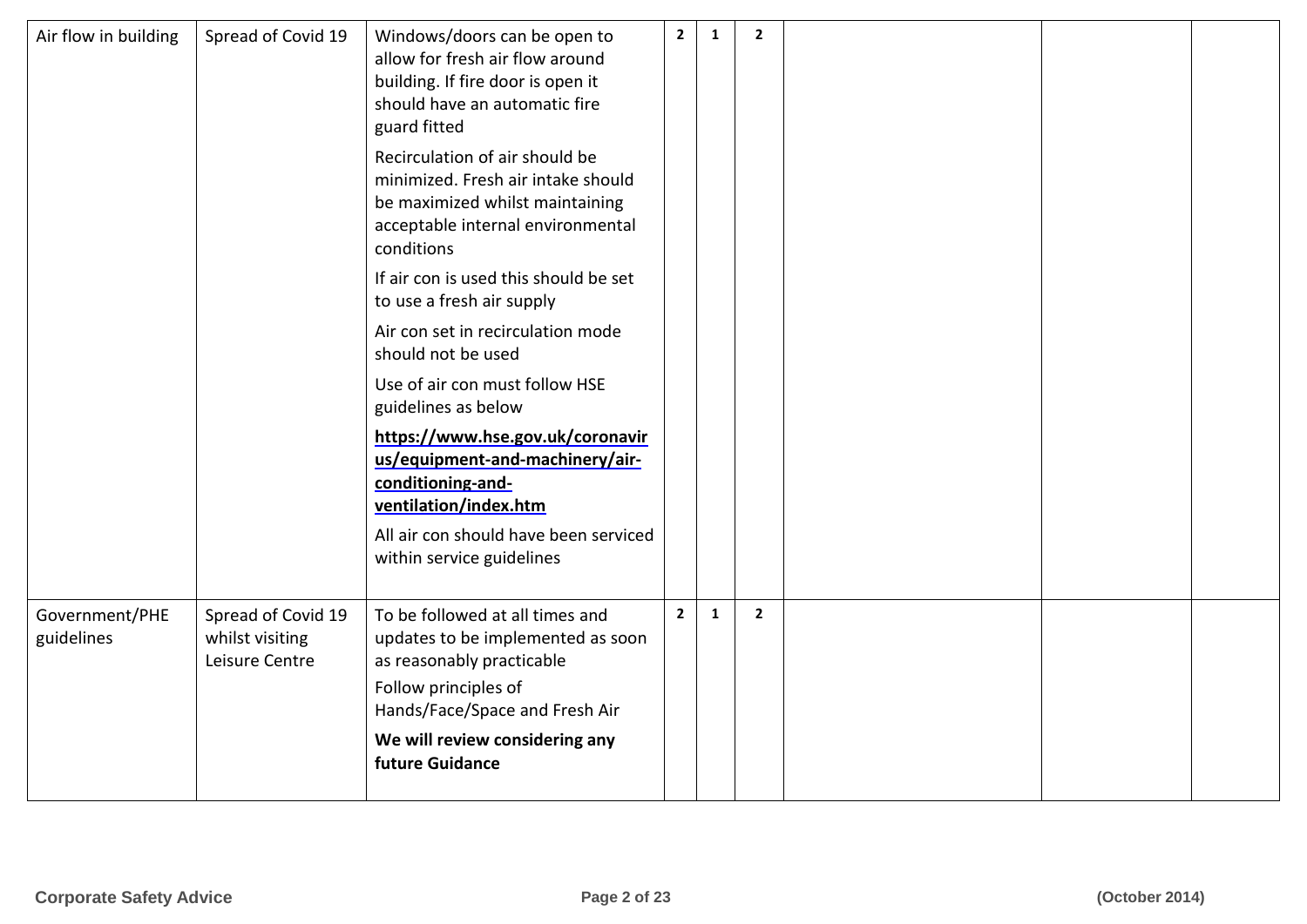| Arrival at Leisure<br>Centre | Spread of Covid 19<br>whilst visiting<br>Leisure Centre | Pre booking and membership sign ups<br>strongly encouraged via app, online, by<br>phone or through using Kiosks for<br>members in line with digital focus<br>Contactless payments encouraged | $\overline{2}$ | 1 | $\mathbf{2}$ |                                                                                |         |
|------------------------------|---------------------------------------------------------|----------------------------------------------------------------------------------------------------------------------------------------------------------------------------------------------|----------------|---|--------------|--------------------------------------------------------------------------------|---------|
|                              |                                                         | and cash handling to be kept to a<br>minimum                                                                                                                                                 |                |   |              |                                                                                |         |
|                              |                                                         | Sign on door and on website asking<br>customers not to visit/enter if they<br>feel ill.                                                                                                      |                |   |              |                                                                                |         |
|                              |                                                         | Customer agreement includes<br>information about not attending<br>if they are showing COVID<br>symptoms.                                                                                     |                |   |              |                                                                                |         |
|                              |                                                         | Customers to be advised not to<br>arrive too early for their activity<br>session start time                                                                                                  |                |   |              |                                                                                |         |
|                              |                                                         | Queueing system in place at<br>entrance                                                                                                                                                      |                |   |              |                                                                                |         |
|                              |                                                         | Social distancing guidelines to<br>followed.                                                                                                                                                 |                |   |              |                                                                                |         |
|                              |                                                         | Alcohol based hand sanitiser to be<br>available on arrival/departure as<br>appropriate in line with latest<br>guidance.                                                                      |                |   |              |                                                                                |         |
|                              |                                                         | Sign at door requesting<br>customers to wear face coverings<br>except when exercising (unless<br>exempt as per Govt. guidelines)                                                             |                |   |              | Face coverings available at reception Receptionist<br>if customer requests one | At time |
|                              |                                                         | <b>Principles of Hands/Face/Space</b><br>and Fresh Air to be followed and<br>encouraged                                                                                                      |                |   |              |                                                                                |         |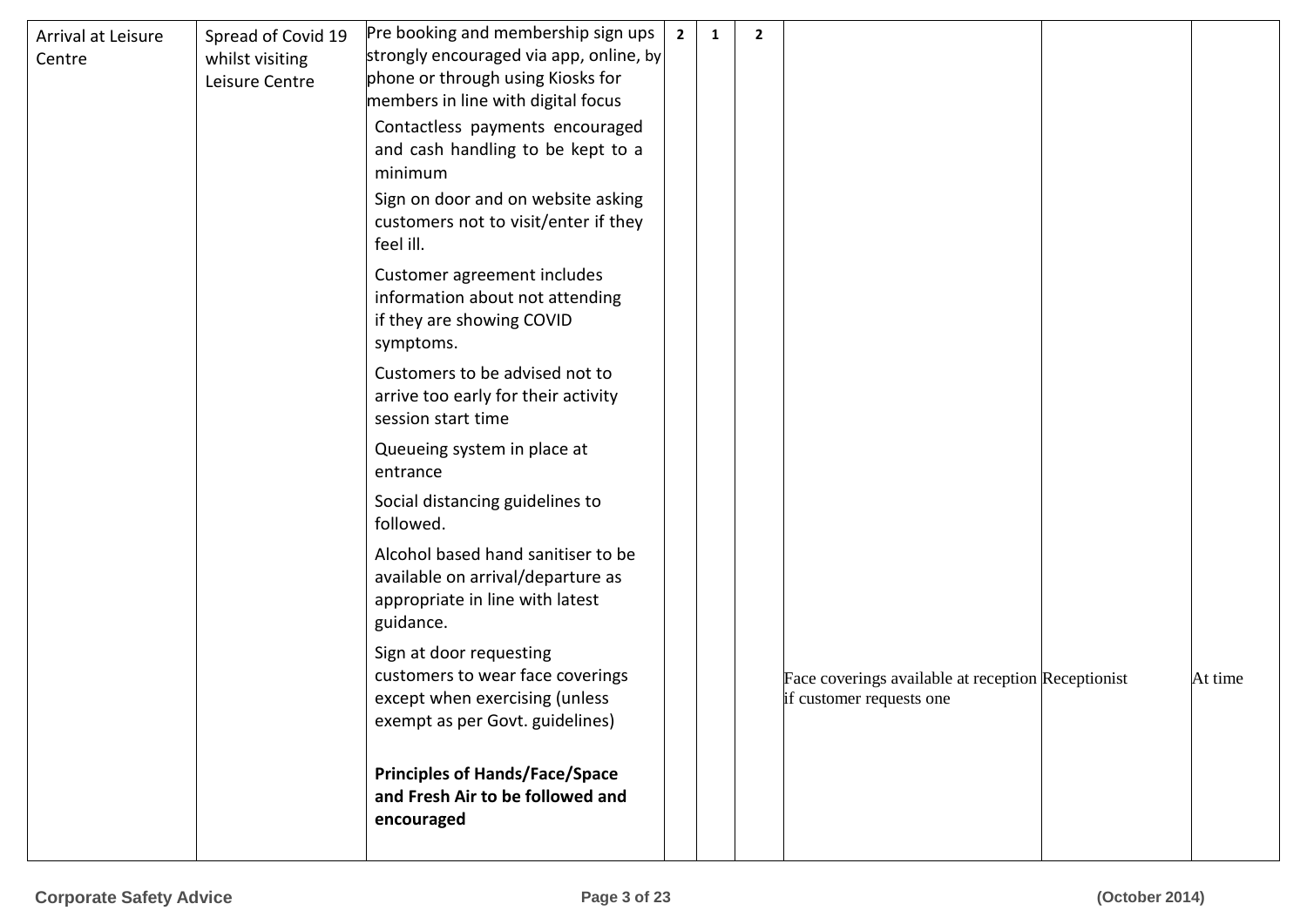| <b>Reception Area</b>              | Spread of Covid 19<br>whilst visiting<br>Leisure Centre | Screens to remain in place on<br>reception<br>Leaflet racks to contain information<br>as normal<br>Notice boards to contain<br>information as normal<br><b>Principles of Hands/Face/Space</b><br>and Fresh Air to be followed and<br>encouraged                                                                           |              |              |   |  |  |
|------------------------------------|---------------------------------------------------------|---------------------------------------------------------------------------------------------------------------------------------------------------------------------------------------------------------------------------------------------------------------------------------------------------------------------------|--------------|--------------|---|--|--|
| Lost Property                      | Spread of Covid 19                                      | Lost property found at Leisure<br>Centre to be kept for one week<br>only and then disposed of unless<br>it is obviously of value or of an<br>obvious sentimental value. Asst.<br>Manager/supervisor to make any<br>final decision on disposal at time                                                                     | $\mathbf{1}$ | $\mathbf{1}$ | 1 |  |  |
| <b>Health suites</b>               | Spread of Covid 19<br>whilst visiting<br>Leisure Centre | Numbers in Health Suite and<br>sauna/steam/spa pool to be set by<br>managers<br><b>Principles of Hands/Face/Space</b><br>and Fresh Air to be followed and<br>encouraged<br>Services available in line with NOP                                                                                                            | $\mathbf{1}$ | 1            | 1 |  |  |
| Dry Side Changing<br>rooms/showers | Spread of Covid 19<br>whilst visiting<br>Leisure Centre | Facilities and Showers available<br>for use<br>Customers encouraged to come<br>ready changed for the activity<br>Customers encouraged to<br>shower at home after activity<br>Showers and other facilities<br>available for use<br><b>Principles of Hands/Face/Space</b><br>and Fresh Air to be followed and<br>encouraged | $\mathbf{1}$ | $\mathbf{1}$ | 1 |  |  |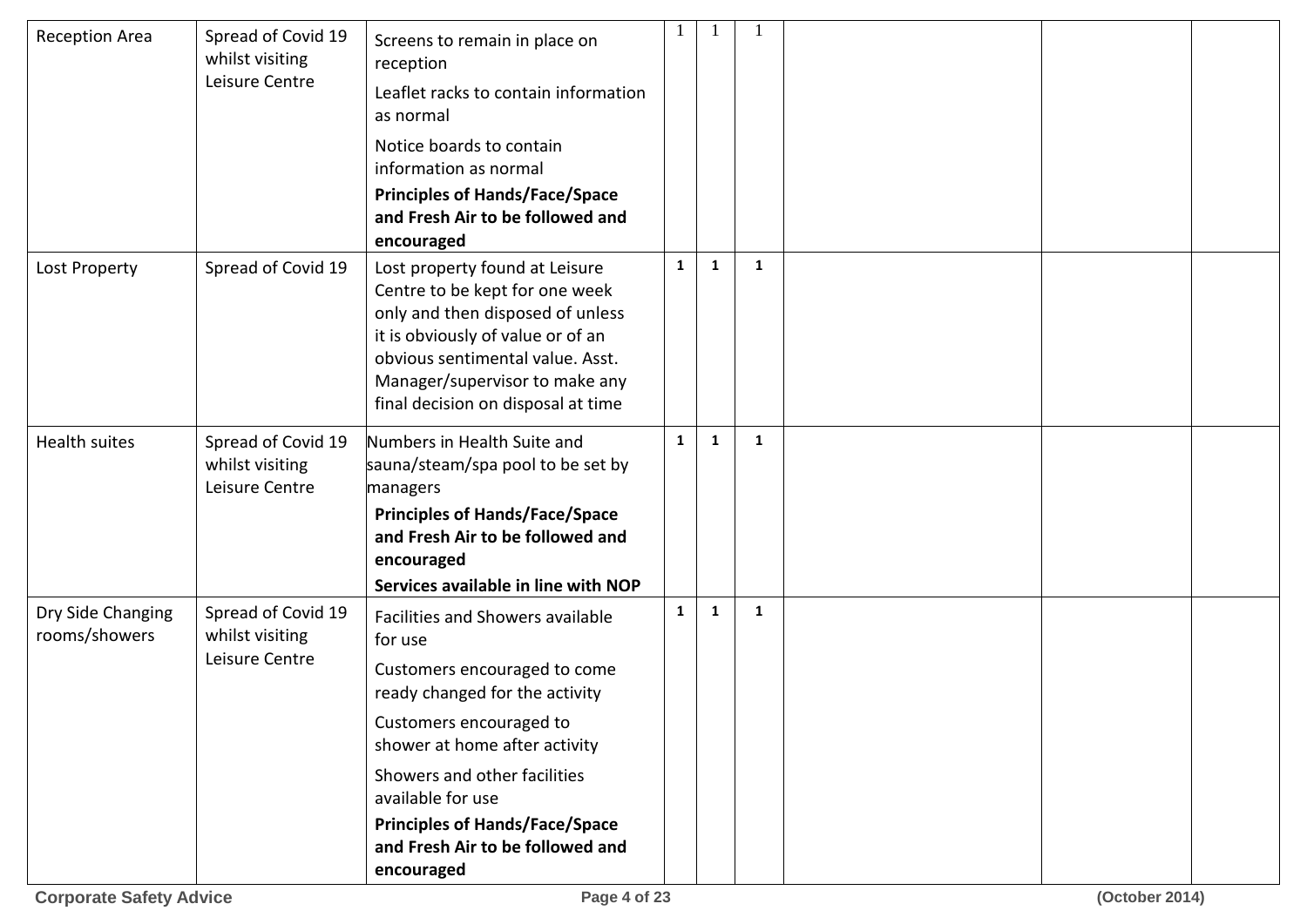|                                               | Services available in line with NOP |  |  |  |
|-----------------------------------------------|-------------------------------------|--|--|--|
| Dry Side Changing<br>rooms/showers<br>(cont.) |                                     |  |  |  |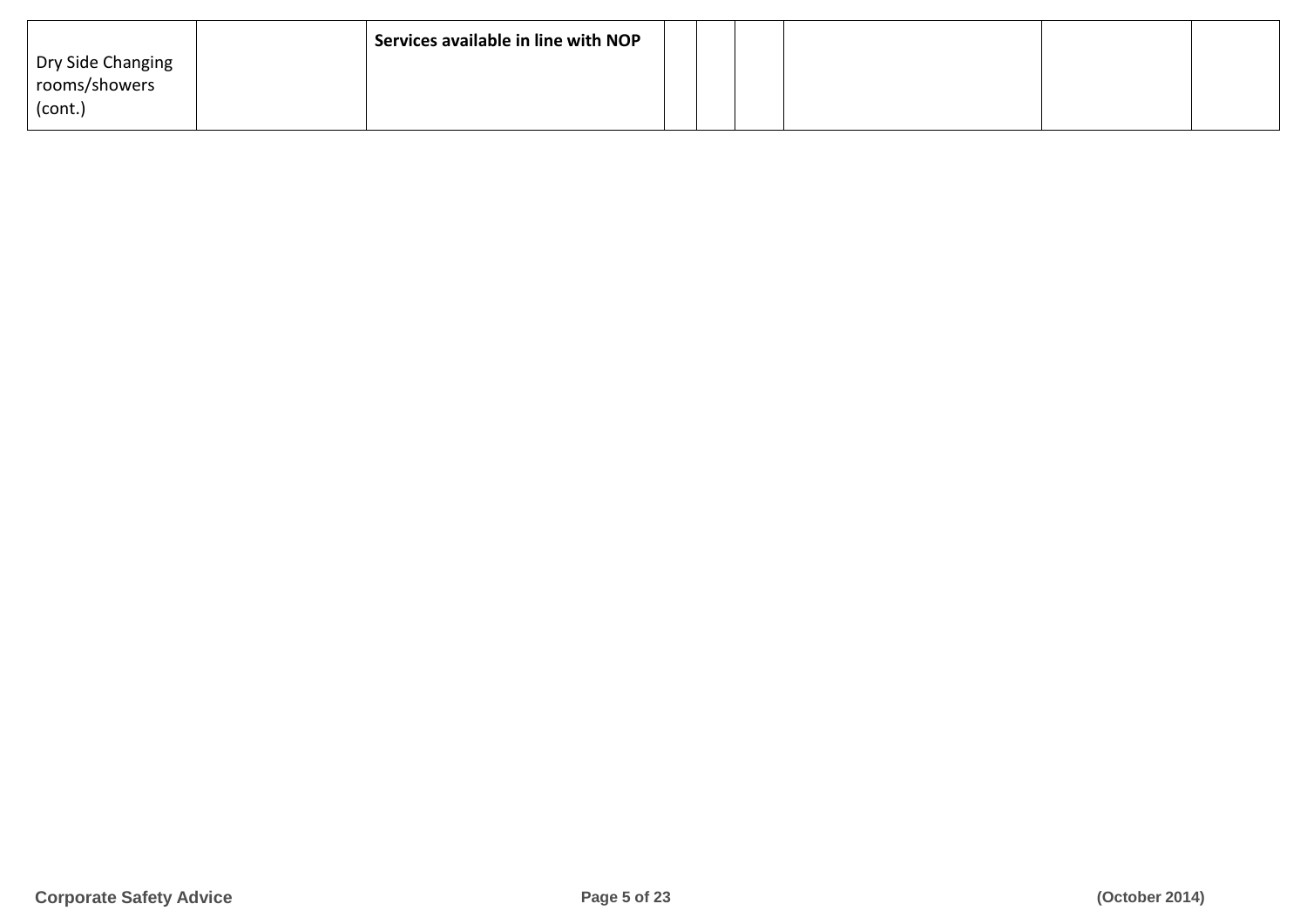| <b>Swimming Pool</b><br><b>Changing Village</b> | Spread of Covid 19<br>whilst visiting<br>Leisure Centre<br>Maintaining social | Facility Managers should arrange for<br>the regular cleaning and disinfecting<br>during the hours of use and prior to<br>opening to custmers                                                                                   | $\mathbf{2}$ | 2 |  |  |
|-------------------------------------------------|-------------------------------------------------------------------------------|--------------------------------------------------------------------------------------------------------------------------------------------------------------------------------------------------------------------------------|--------------|---|--|--|
|                                                 | distance<br>Touch points                                                      | Customers should be encouraged<br>to not arrive too early before their<br>activity start time                                                                                                                                  |              |   |  |  |
|                                                 |                                                                               | Facility managers should programme<br>their activities to ensure that max<br>capacities are not exceeded, that<br>cleaning/disinfection routines can be<br>adequately executed and that social<br>distancing can be maintained |              |   |  |  |
|                                                 |                                                                               | Social distancing will be encouraged<br>at all times                                                                                                                                                                           |              |   |  |  |
|                                                 |                                                                               | Showers and other facilities<br>available for use                                                                                                                                                                              |              |   |  |  |
|                                                 |                                                                               | <b>Principles of Hands/Face/Space</b><br>and Fresh Air to be followed and<br>encouraged                                                                                                                                        |              |   |  |  |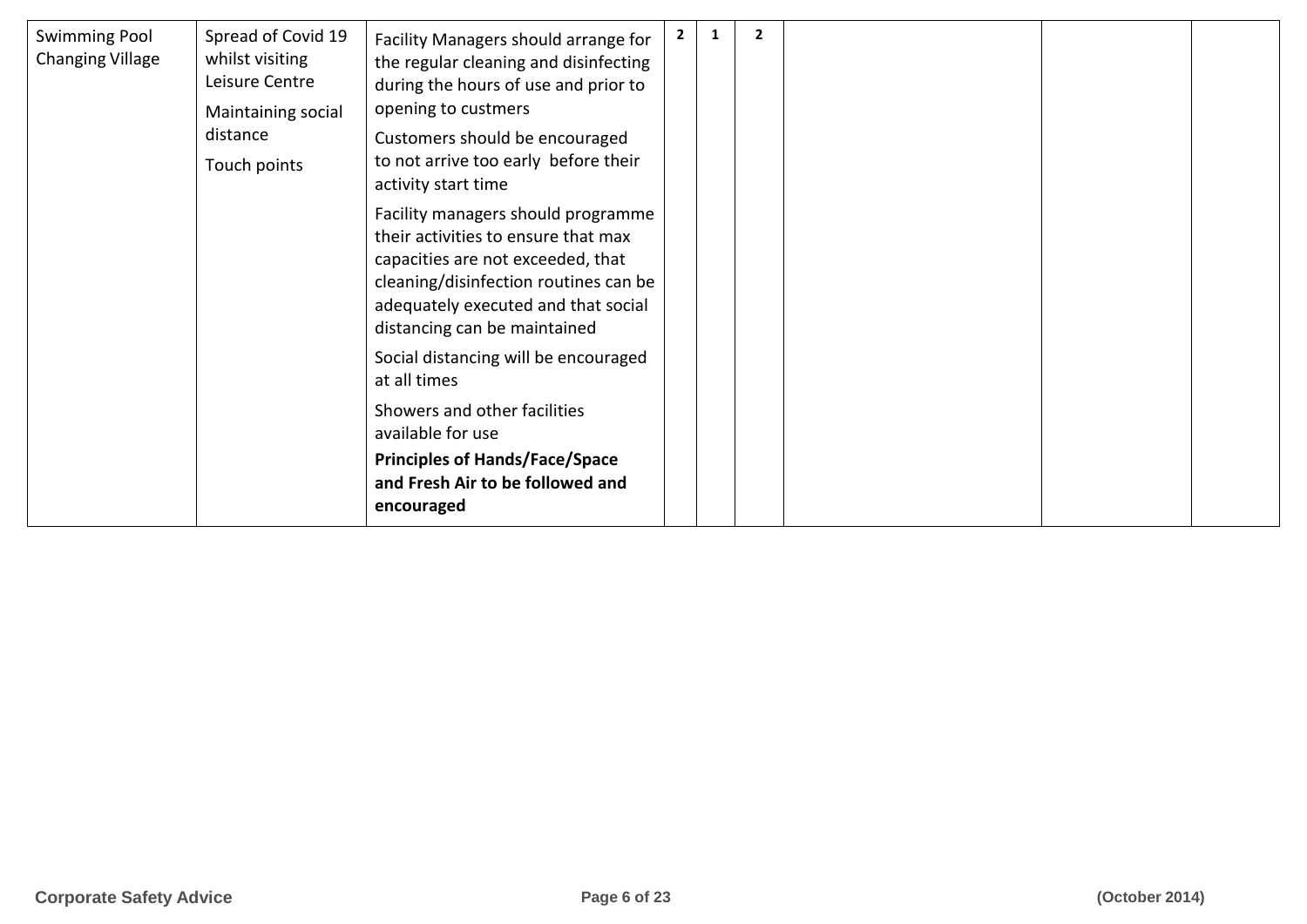| Swimming pool<br><b>Changing Village</b><br>(Cont.) | Swimmers encouraged to come<br>'beach ready' with costumesworn<br>under outdoor clothes to reduce the<br>use of cubicles etc. on entry and allow<br>for quick and easy passage to<br>poolside. | $\overline{2}$ | 1 | 2 |  |  |
|-----------------------------------------------------|------------------------------------------------------------------------------------------------------------------------------------------------------------------------------------------------|----------------|---|---|--|--|
|                                                     | Shower areas open but customers<br>should be encouraged to shower at<br>home before attending to assist<br>the maintenance of the pool water<br>treatment system                               |                |   |   |  |  |
|                                                     | All customers should be encouraged<br>to visit the toilet area before<br>entering the pool hall<br><b>Principles of Hands/Face/Space</b><br>and Fresh Air to be followed and<br>encouraged     |                |   |   |  |  |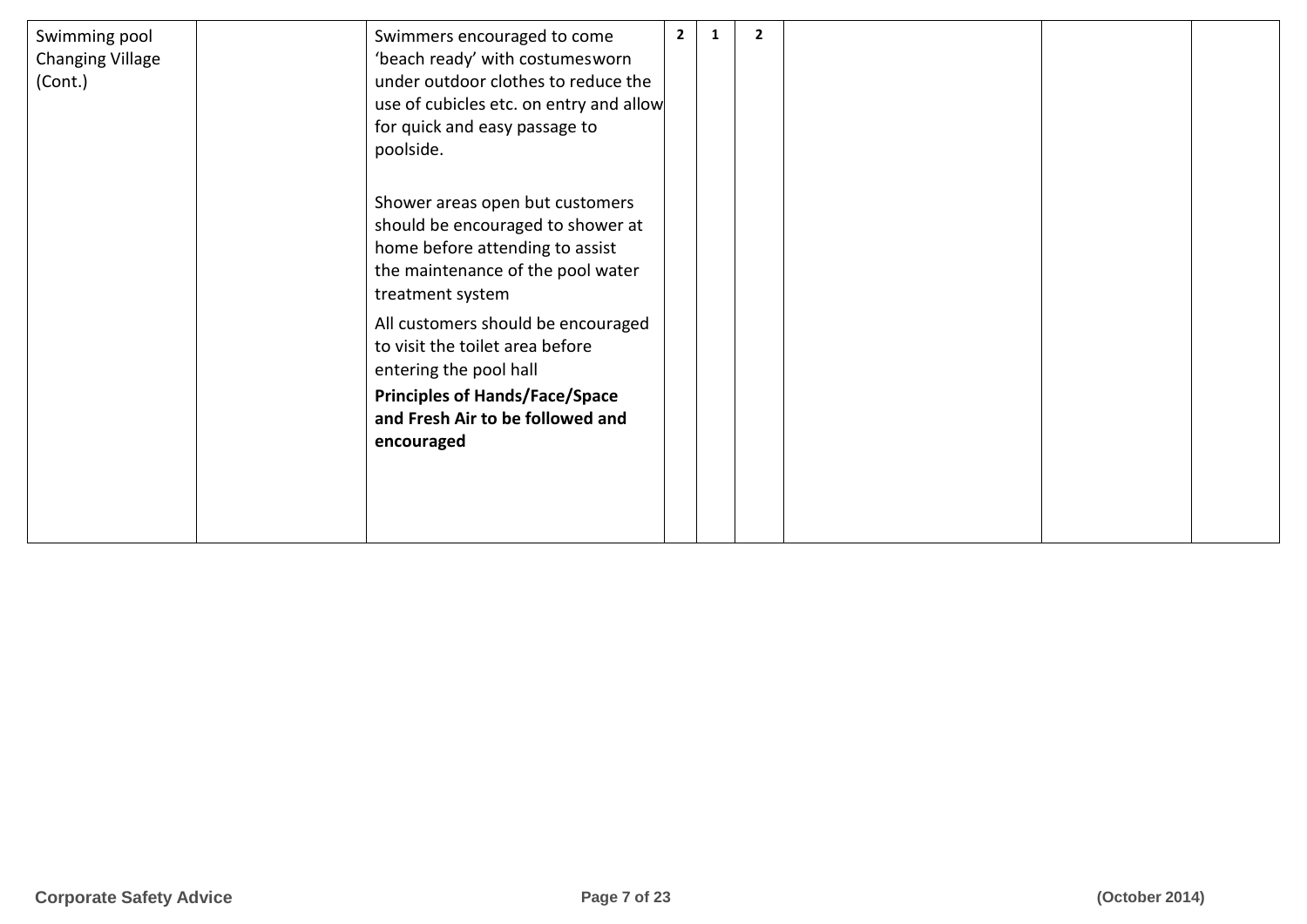| <b>Swimming Pool</b> | Swimming pool<br>water treatment<br>system<br>Spread of Covid 19<br>whilst visiting<br>Leisure Centre<br>Maintaining social<br>distance<br>Touch points | All swimming pool water treatment<br>to be in line with Pool Water<br><b>Treatment Advisory Group</b><br>Guidelines (PWTAG)<br>https://www.pwtag.org/<br>The free chlorine level and pH<br>levels should be as stated in the<br>NOP. The pH should be maintained<br>as low as possible in this range to<br>increase the efficacy of the<br>chlorine. Combined chlorine<br>should not be more than half the<br>free chlorine level.<br>UV systems should be switched on<br>to assist in the disinfection process. | $\overline{2}$ | $\mathbf 1$ | $\overline{2}$ | If the pool cannot be<br>maintained within the range<br>specified by PWTAG and the<br>NOP then remedial action<br>should be implemented as<br>per the NOP | Leisure Centre<br>Manager | Following<br>test |
|----------------------|---------------------------------------------------------------------------------------------------------------------------------------------------------|------------------------------------------------------------------------------------------------------------------------------------------------------------------------------------------------------------------------------------------------------------------------------------------------------------------------------------------------------------------------------------------------------------------------------------------------------------------------------------------------------------------|----------------|-------------|----------------|-----------------------------------------------------------------------------------------------------------------------------------------------------------|---------------------------|-------------------|
|                      |                                                                                                                                                         | Water testing for CL2 and pH should<br>take place at least 4 times a day as<br>per the NOP including before<br>bathing starts and results accurately<br>recorded on the pool plant log<br>sheets<br>Pools surrounds should be cleaned<br>as per the cleaning schedule and as<br>directed by the Facility Manager<br>Facility managers should set Max<br>capacities for each activity/pool.<br>These should be clear, understood<br>and adhered to at all times.                                                  |                |             |                |                                                                                                                                                           |                           |                   |
|                      |                                                                                                                                                         |                                                                                                                                                                                                                                                                                                                                                                                                                                                                                                                  |                |             |                |                                                                                                                                                           |                           |                   |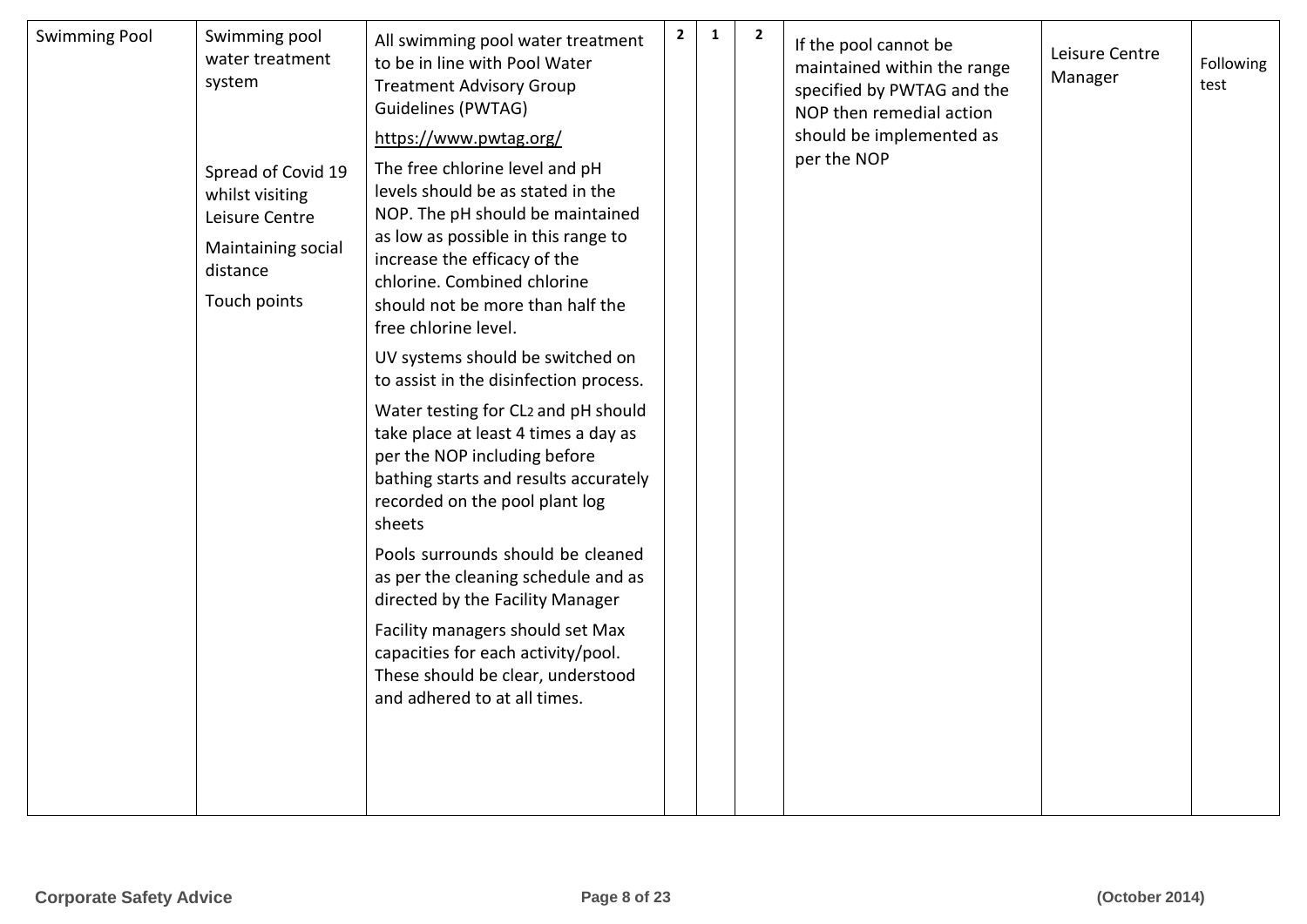| <b>Swimming Pool</b><br>Equipment | Spread of Covid 19<br>Touch points                 | Equipment available. Any equipment<br>used disinfect following use and in<br>contact with pool water<br>Any guidelines issued by Swim<br>England to be followed<br>https://www.swimming.org/swimen<br>gland/pool-return-guidance-<br>documents/                          | $\mathbf{2}$ | 1            | 2 |                                                                                                                                                                                                                                                                            |                                                                             |                                                           |
|-----------------------------------|----------------------------------------------------|--------------------------------------------------------------------------------------------------------------------------------------------------------------------------------------------------------------------------------------------------------------------------|--------------|--------------|---|----------------------------------------------------------------------------------------------------------------------------------------------------------------------------------------------------------------------------------------------------------------------------|-----------------------------------------------------------------------------|-----------------------------------------------------------|
| Lifeguards                        | Unqualified LG's<br>Insufficient<br>qualified LG's | All LG's must be qualified and<br>competent to lifeguard the pool as<br>per the NOP and RLSS (UK)<br>Guidelines<br>All LG training and competency<br>testing should follow the guidelines<br>of RLSS(UK) and be under the<br>guidance of an RLSS(UK) Trainer<br>Assessor | $\mathbf{1}$ | $\mathbf{1}$ | 1 | If a LG is not qualified then<br>they cannot be used as a LG<br>until they are<br>If insufficient qualified and/or<br>competent LGs are not<br>available as per the NOP then<br>the pool should not re-open or<br>the opening should be<br>restricted in line with the NOP | Leisure Centre<br>Manager<br>Assistant<br>Manager/Leisure<br>Centre Manager | Following<br>test<br>At the<br>time of<br>the<br>activity |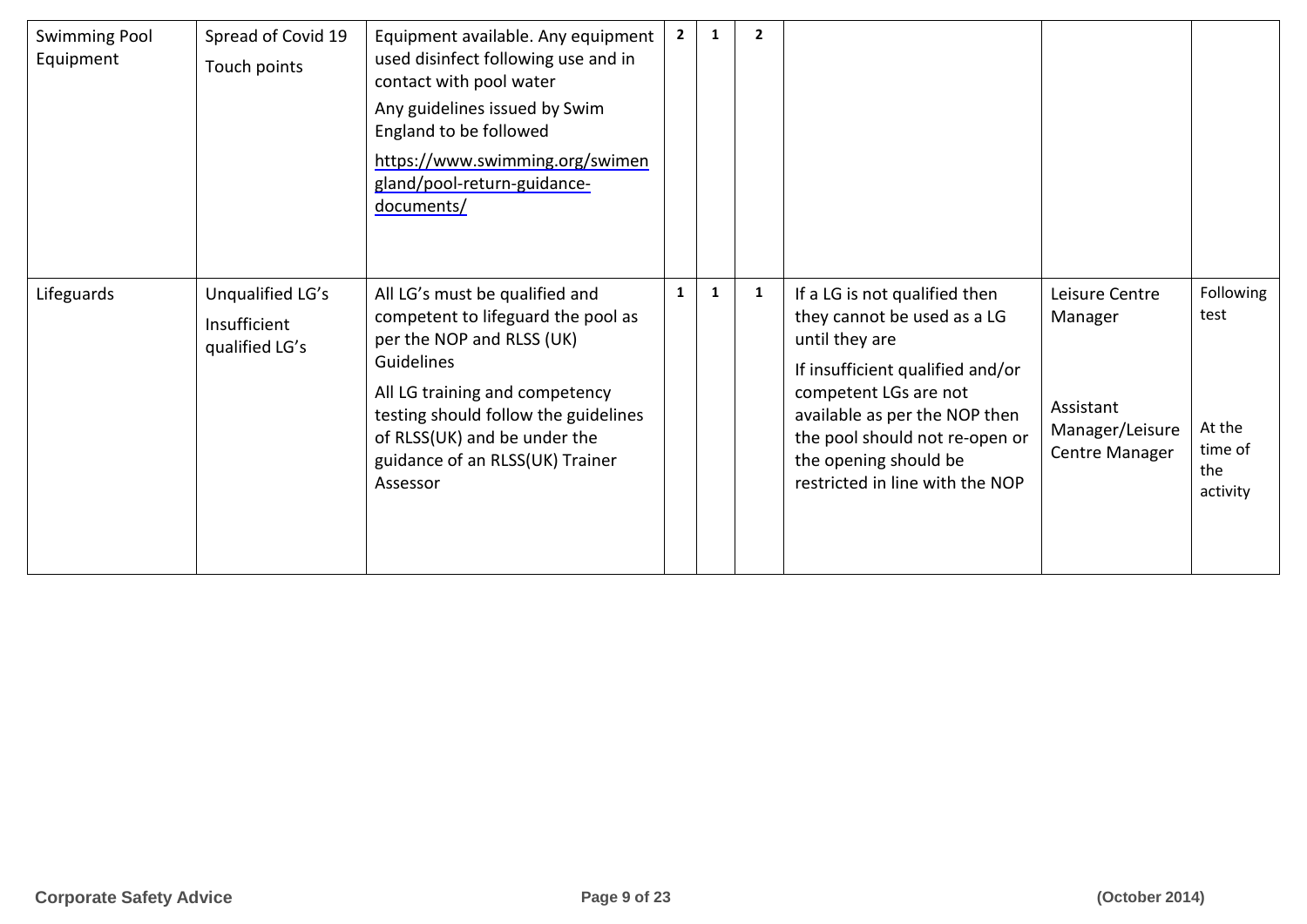| Water slides, diving<br>boards, starting<br>blocks and other<br>features | Spread of Covid 19<br>Touch points | Available for use as normal<br>These are self-disinfecting due to<br>the chlorinated water that comes<br>into contact with the surfaces.<br>Normal rules of use should be<br>followed.<br>NOP will apply.                                                                                                                                                                                                                                                                                                                                                                                                              | $\mathbf{2}$   | 1            | $\mathbf{2}$   |  |  |
|--------------------------------------------------------------------------|------------------------------------|------------------------------------------------------------------------------------------------------------------------------------------------------------------------------------------------------------------------------------------------------------------------------------------------------------------------------------------------------------------------------------------------------------------------------------------------------------------------------------------------------------------------------------------------------------------------------------------------------------------------|----------------|--------------|----------------|--|--|
| Disabilty hoists                                                         | Spread of Covid 19<br>Touch points | Available for use<br>These are self-disinfecting due to<br>the chlorinated water that it is<br>submerged in.<br>NOP will apply.                                                                                                                                                                                                                                                                                                                                                                                                                                                                                        | $\mathbf{2}$   | 1            | $\overline{2}$ |  |  |
| Swim School                                                              | Spread of Covid 19                 | As per NOP<br>Manager sets max number<br>in session as per Swim<br><b>England guidelines</b><br><b>Swim England   Welcome to</b><br>the home of Swim England<br>(swimming.org) and as advised<br>by the Swimming Development<br>Officer. Swim England<br>guidelines should not be<br>exceeded<br>Equipment used will self-<br>disinfect in the pool water<br>Swimmers should be<br>encouraged to come 'beach<br>ready' but changing facilities<br>available for those that don't.<br>Swim School spectators/<br>parents/ carers should<br>wherever possible wait in<br>spectator/waiting areas<br>rather than poolside | $\overline{2}$ | $\mathbf{1}$ | $\overline{2}$ |  |  |
| Private Hirers/Clubs                                                     | Spread of Covid 19                 | As per NOP and terms of hire                                                                                                                                                                                                                                                                                                                                                                                                                                                                                                                                                                                           | $\overline{2}$ |              | $\overline{2}$ |  |  |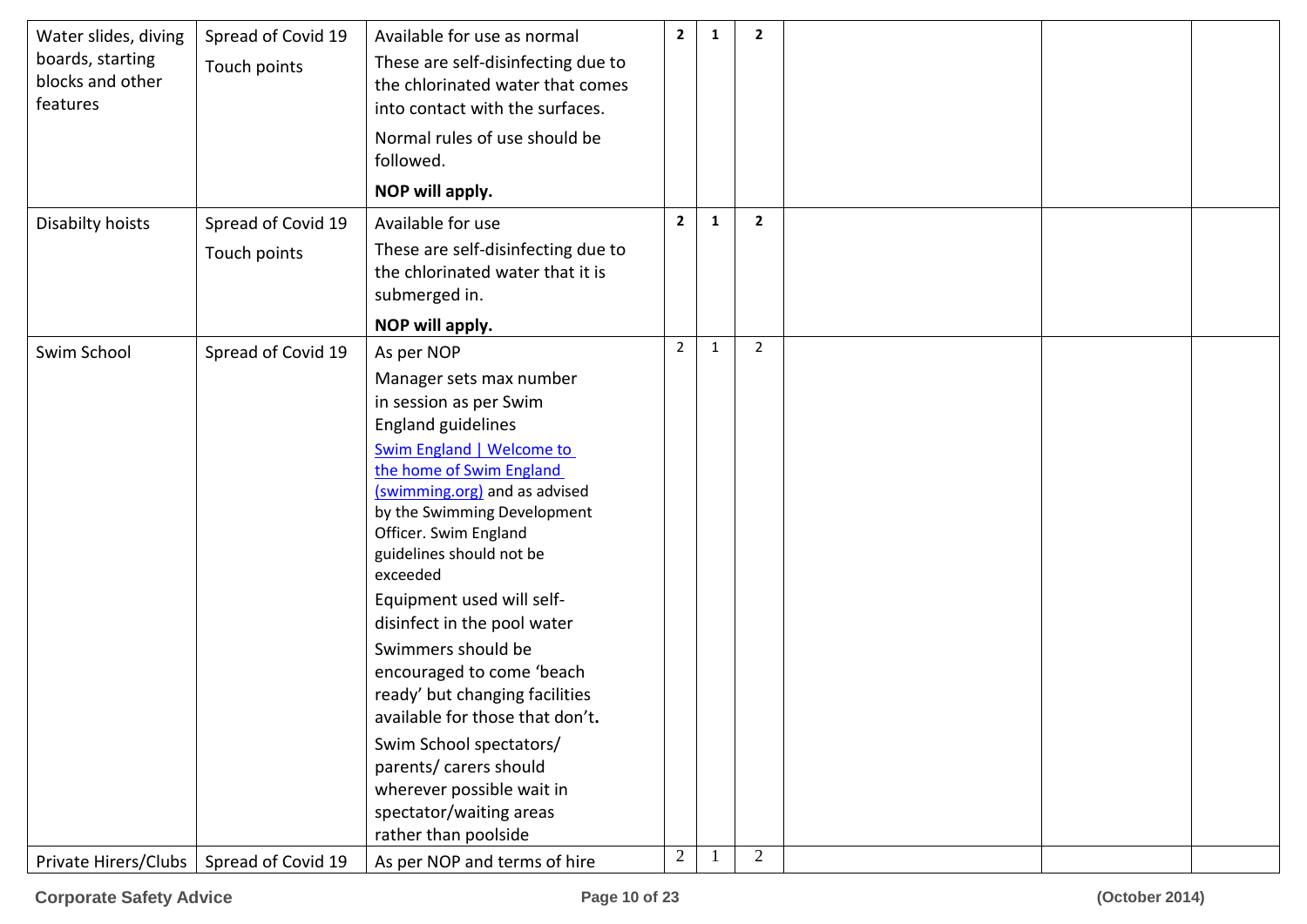|                                              |                    | agreement<br><b>Principles of Hands/Face/Space</b>                                                                                                                                                                                                                                                                                                                                  |                |                |                |  |
|----------------------------------------------|--------------------|-------------------------------------------------------------------------------------------------------------------------------------------------------------------------------------------------------------------------------------------------------------------------------------------------------------------------------------------------------------------------------------|----------------|----------------|----------------|--|
|                                              |                    | and Fresh Air to be followed and<br>encouraged                                                                                                                                                                                                                                                                                                                                      |                |                |                |  |
| Lane Swimming                                | Spread of Covid 19 | As per NOP                                                                                                                                                                                                                                                                                                                                                                          | 2              | $\overline{2}$ |                |  |
| Family Swim                                  | Spread of Covid 19 | As per NOP                                                                                                                                                                                                                                                                                                                                                                          | 2              | $\overline{2}$ |                |  |
| Aquarobics                                   | Spread of Covid 19 | As per NOP<br>Manager will set max number in<br>session following advice from<br>Fitness Officer, Health, Safety and<br>Training Manager, and nationally<br>recognized guidance for the sector.<br>Aquarobics users must be able to<br>socially distance<br>Participants socially<br>distanced<br>Equipment used will self-<br>disinfect in the pool water                          | $\overline{2}$ | $\overline{2}$ |                |  |
| Aqua Bikes<br><b>Corporate Safety Advice</b> | Spread of Covid 19 | As per NOP<br>Manager will set max number in<br>session following advice from<br>Fitness Officer Health, Safety and<br>Training Manager, and nationally<br>recognized guidance for the sector.<br>Aqua bikes should be set out so<br>users can socially distance<br>Participants socially<br>distanced<br>Equipment used will self-<br>disinfect in the pool water<br>Page 11 of 23 | 2              | 2              | (October 2014) |  |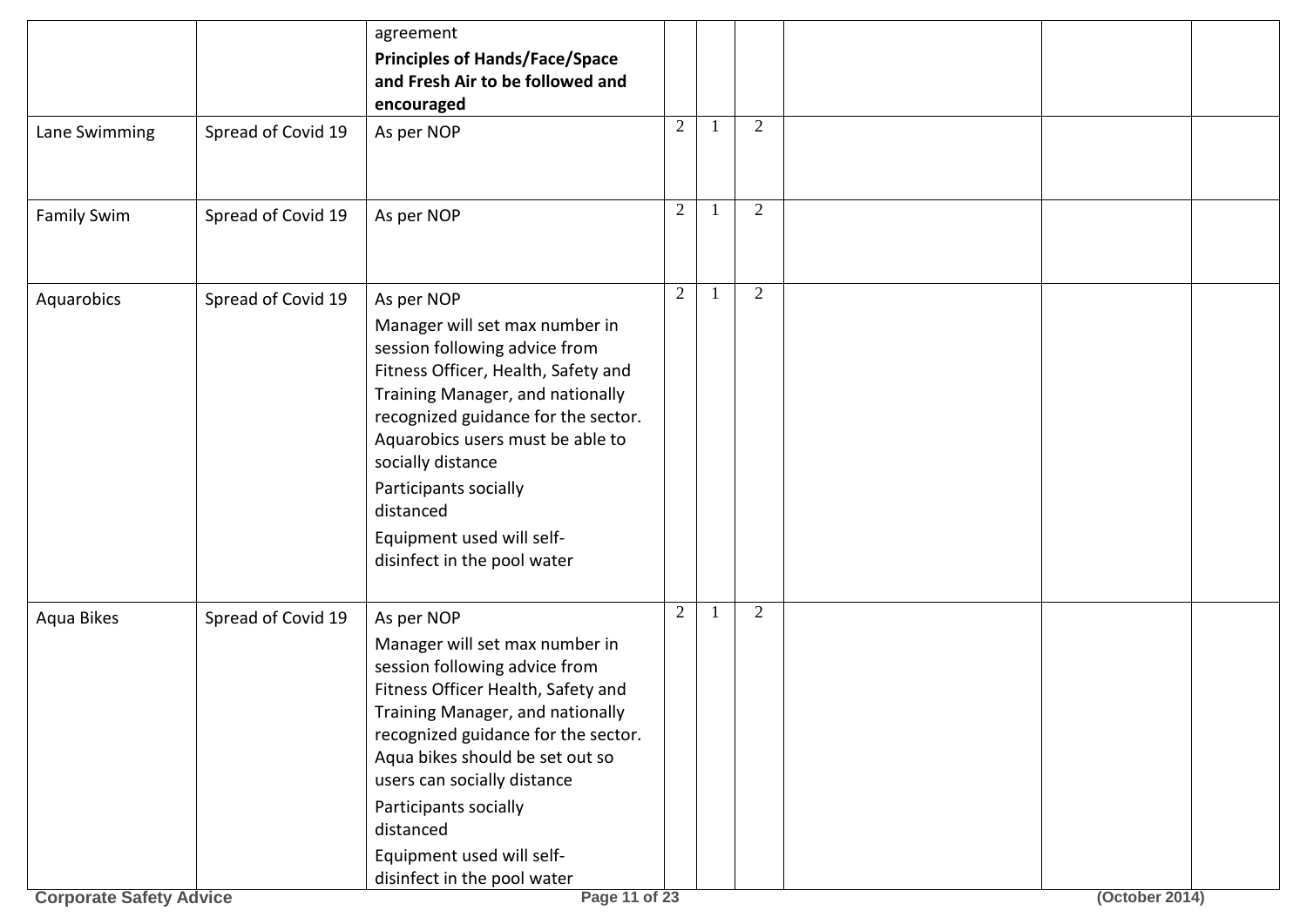| Fitness room/Gym               | Spread of Covid 19                             | As per NOP                                                                                                                                                                                                                                                                                                                    | 2 | $\overline{2}$ |                |  |
|--------------------------------|------------------------------------------------|-------------------------------------------------------------------------------------------------------------------------------------------------------------------------------------------------------------------------------------------------------------------------------------------------------------------------------|---|----------------|----------------|--|
|                                | Maintaining social<br>distance<br>Touch points | Manager will set max number in<br>gym following advice from Fitness<br>Officer Health, Safety and Training<br>Manager, and nationally<br>recognized guidance for the sector.<br>Gym users must be able to socially<br>distance<br>Wipes are available and customers<br>expected/encouraged to wipe<br>equipment between users |   |                |                |  |
|                                |                                                | <b>Water Fountains / Coolers</b><br>available in 4.0                                                                                                                                                                                                                                                                          |   |                |                |  |
|                                |                                                | <b>Principles of Hands/Face/Space</b><br>and Fresh Air to be followed and<br>encouraged                                                                                                                                                                                                                                       |   |                |                |  |
| Aerobics                       | Spread of Covid 19                             | As per NOP                                                                                                                                                                                                                                                                                                                    | 2 | 2              |                |  |
|                                |                                                | Manager will set max number in<br>aerobics classes following advice<br>from Fitness Officer, Health, Safety<br>and Training Manager and<br>nationally recognized guidance for<br>the sector. Aerobic users must be<br>able to socially distance                                                                               |   |                |                |  |
|                                |                                                | Wipes are available and customers<br>expected/encouraged to wipe<br>equipment between users                                                                                                                                                                                                                                   |   |                |                |  |
|                                |                                                | <b>Water Fountains / Coolers</b><br>available in 4.0                                                                                                                                                                                                                                                                          |   |                |                |  |
|                                |                                                | <b>Principles of Hands/Face/Space</b><br>and Fresh Air to be followed and                                                                                                                                                                                                                                                     |   |                |                |  |
|                                |                                                | encouraged                                                                                                                                                                                                                                                                                                                    |   |                |                |  |
| Spin Bikes                     | Spread of Covid 19                             | As per NOP                                                                                                                                                                                                                                                                                                                    | 2 | 2              |                |  |
|                                |                                                | Manager will set max number in<br>session following advice from<br>Fitness Officer, Health, Safety and                                                                                                                                                                                                                        |   |                |                |  |
| <b>Corporate Safety Advice</b> |                                                | Page 12 of 23                                                                                                                                                                                                                                                                                                                 |   |                | (October 2014) |  |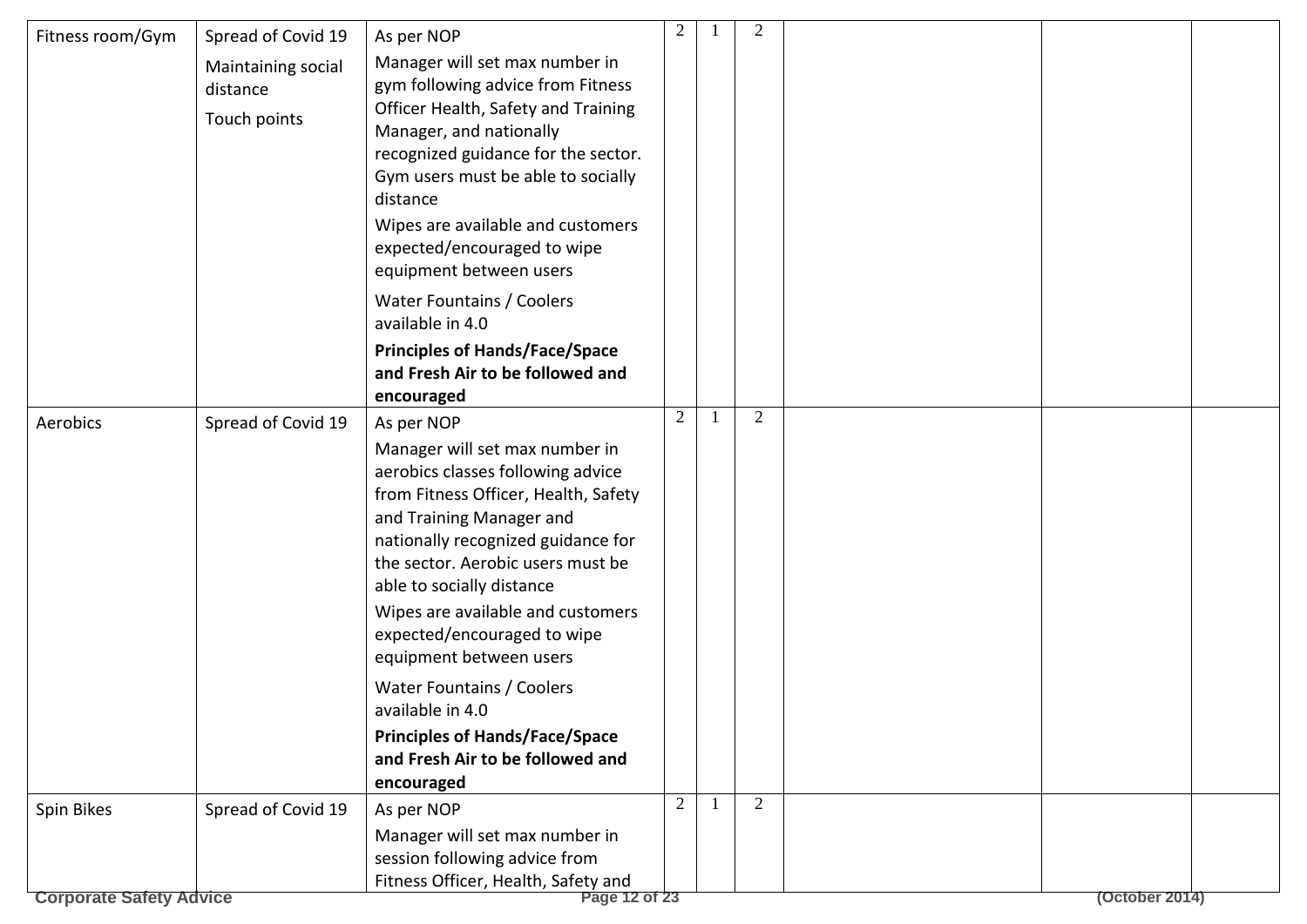|                                            |                    | Training Manager and nationally<br>recognized guidance for the sector.<br>Spin bikes should be set up so<br>users can socially distance<br>Wipes are available and customers<br>expected/encouraged to wipe<br>equipment between users<br>Water Fountains / Coolers<br>available in 4.0<br><b>Principles of Hands/Face/Space</b><br>and Fresh Air to be followed and<br>encouraged |                |              |                |                |  |
|--------------------------------------------|--------------------|------------------------------------------------------------------------------------------------------------------------------------------------------------------------------------------------------------------------------------------------------------------------------------------------------------------------------------------------------------------------------------|----------------|--------------|----------------|----------------|--|
| Squash courts                              | Spread of Covid 19 | No longer used for squash, now<br>aerobics studio                                                                                                                                                                                                                                                                                                                                  | 1              | 1            | $\overline{1}$ |                |  |
|                                            |                    | See aerobics above                                                                                                                                                                                                                                                                                                                                                                 |                |              |                |                |  |
| Indoor/<br>Outdoor<br><b>Tennis Courts</b> | Spread of Covid 19 | As per NOP<br>Follow guidance of LTA at all<br>times<br>Tennis & Coronavirus (COVID-19) -<br>Latest advice   LTA<br><b>Principles of Hands/Face/Space</b><br>and Fresh Air to be followed and<br>encouraged                                                                                                                                                                        | $\overline{2}$ |              | 2              |                |  |
| <b>Relaxation areas</b>                    | Spread of Covid 19 | Furniture available for use by<br>customers<br><b>Principles of Hands/Face/Space and</b><br>Fresh Air to be followed and<br>encouraged                                                                                                                                                                                                                                             | $2^{\circ}$    | $\mathbf{1}$ | $\mathbf{2}$   |                |  |
| <b>Vending Machines</b>                    | Spread of Covid 19 | Vending machines available for<br>use as per re-filling by supplier<br><b>Principles of Hands/Face/Space</b><br>and Fresh Air to be followed and                                                                                                                                                                                                                                   | $\overline{2}$ | $\mathbf{1}$ | $\overline{2}$ |                |  |
|                                            |                    | encouraged                                                                                                                                                                                                                                                                                                                                                                         |                |              |                |                |  |
| <b>Corporate Safety Advice</b>             |                    | Page 13 of 23                                                                                                                                                                                                                                                                                                                                                                      |                |              |                | (October 2014) |  |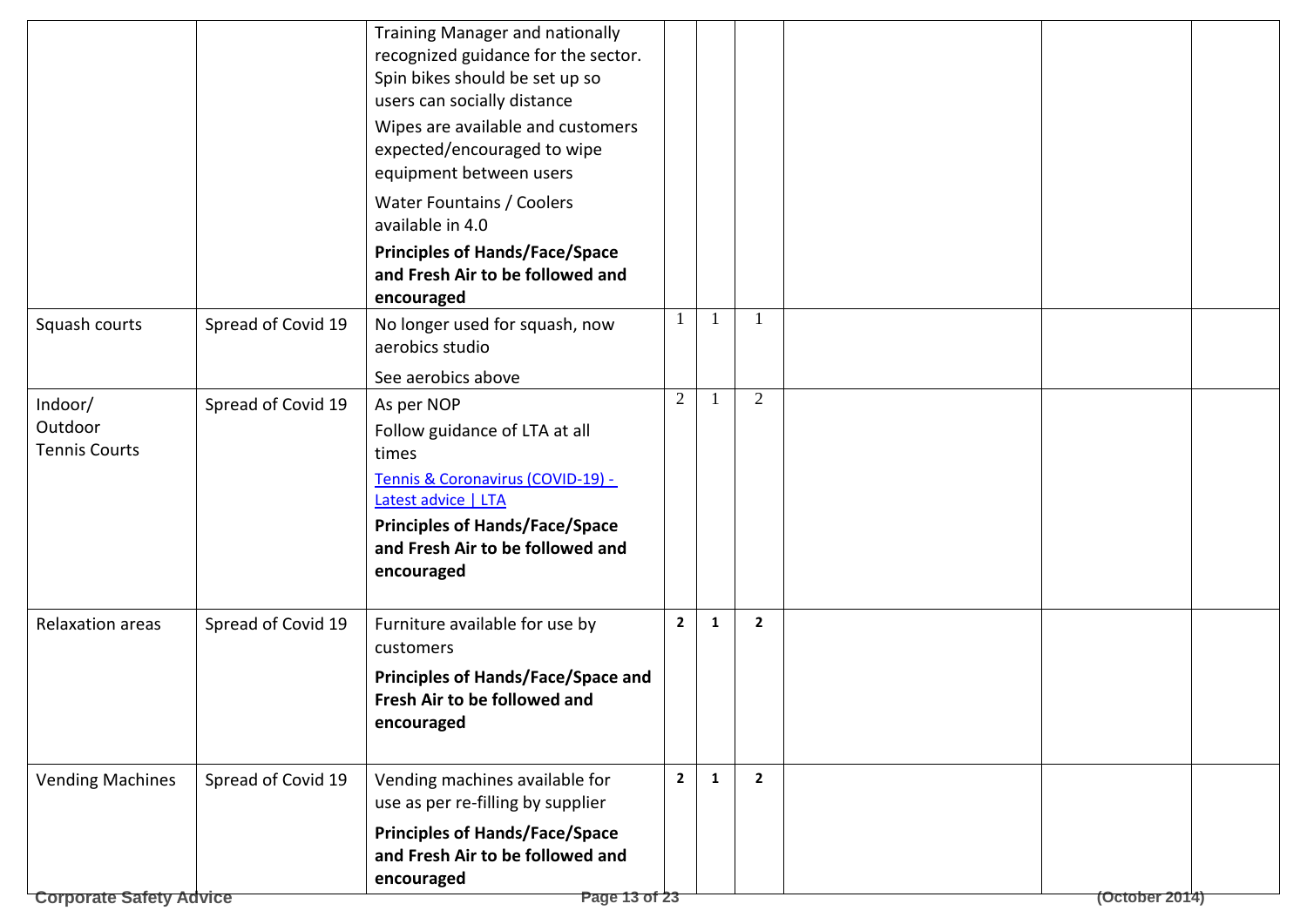| Sports Max Shops | Spread of Covid 19 These can be displayed as normal and  <br>bought at reception           | 2 <sup>1</sup> |  |  |  |
|------------------|--------------------------------------------------------------------------------------------|----------------|--|--|--|
|                  | <b>Principles of</b><br>Hands/Face/Space and Fresh<br>Air to be followed and<br>encouraged |                |  |  |  |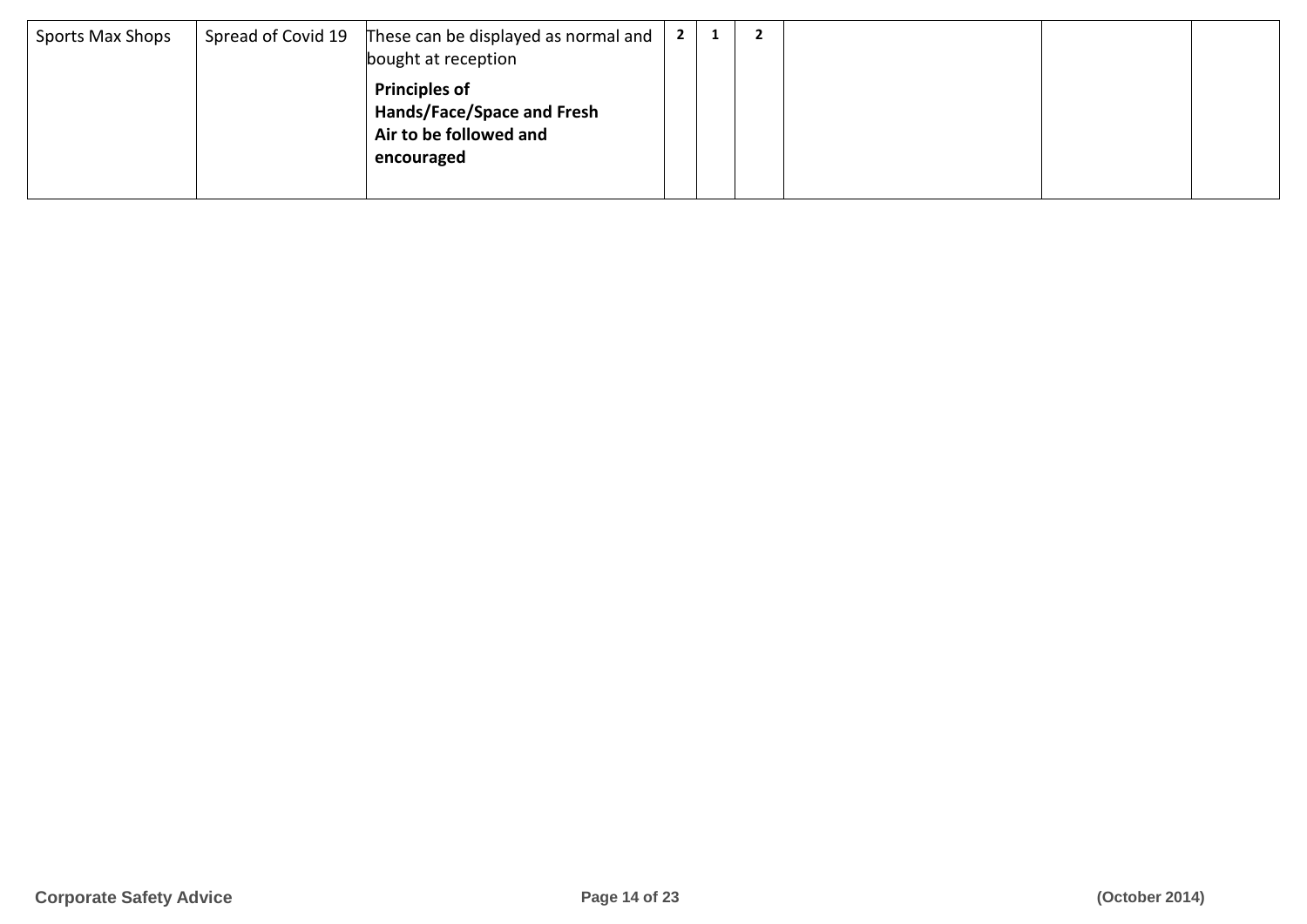| <b>Centre Tours</b>          | Spread of Covid 19                                                   | Maintain social distance                                                                                                                                                                                                                                                                                                                                                                                                                                                    | $\mathbf{2}$   | 1 | $\overline{2}$ |  |  |
|------------------------------|----------------------------------------------------------------------|-----------------------------------------------------------------------------------------------------------------------------------------------------------------------------------------------------------------------------------------------------------------------------------------------------------------------------------------------------------------------------------------------------------------------------------------------------------------------------|----------------|---|----------------|--|--|
|                              |                                                                      | Ensure hand sanitisation at entry                                                                                                                                                                                                                                                                                                                                                                                                                                           |                |   |                |  |  |
|                              |                                                                      | Only to be completed during off<br>peak hours                                                                                                                                                                                                                                                                                                                                                                                                                               |                |   |                |  |  |
|                              |                                                                      | NOP will apply.                                                                                                                                                                                                                                                                                                                                                                                                                                                             |                |   |                |  |  |
|                              |                                                                      | <b>Principles of Hands/Face/Space</b><br>and Fresh Air to be followed<br>and encouraged                                                                                                                                                                                                                                                                                                                                                                                     |                |   |                |  |  |
| Circulating at the<br>centre | Spread of Covid 19<br>Maintaining social<br>distance<br>Touch points | Social distancing guidelines to be<br>encouraged at all times. Signs to<br>indicate displayed at frequent points<br>Sanitisers to be available at<br>entrance/exit.<br>Where possible doors to be open. If<br>fire door, must only be open if it has<br>fire-guard fitted that will close on<br>sound of alarm. Where door is for<br>security purposes this should be<br>closed.<br><b>Principles of Hands/Face/Space</b><br>and Fresh Air to be followed and<br>encouraged | $\overline{2}$ | 1 | $\overline{2}$ |  |  |
|                              |                                                                      |                                                                                                                                                                                                                                                                                                                                                                                                                                                                             |                |   |                |  |  |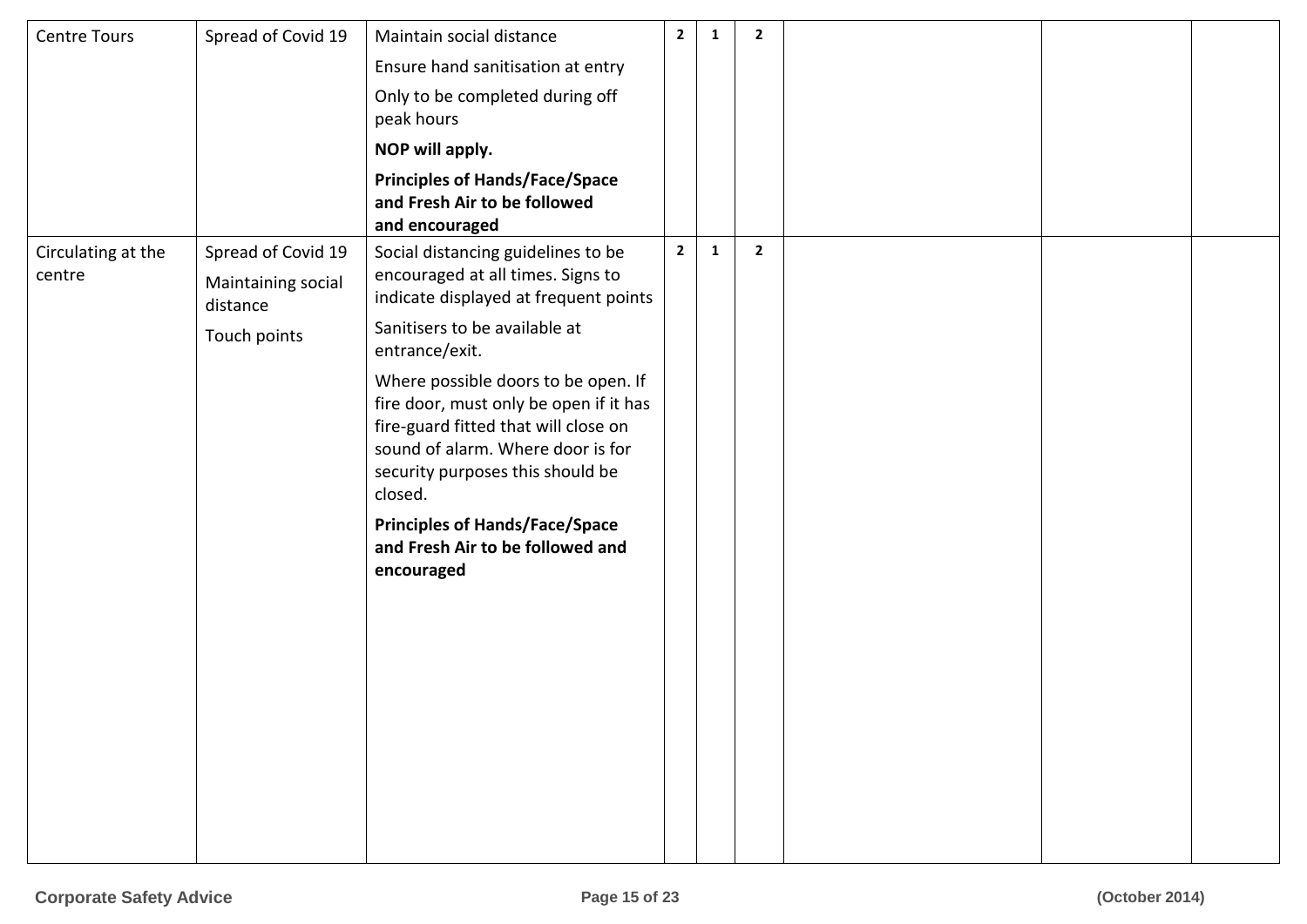| Lifts                              | Spread of Covid 19<br>Maintaining social<br>distance<br>Touch points | Social distancing to be encouraged<br><b>Principles of Hands/Face/Space</b><br>and Fresh Air to be followed<br>and encouraged                                                                                                                                                                                                                                                                                             | $2^{\circ}$    | $\mathbf{1}$ | $\overline{2}$ |  |  |
|------------------------------------|----------------------------------------------------------------------|---------------------------------------------------------------------------------------------------------------------------------------------------------------------------------------------------------------------------------------------------------------------------------------------------------------------------------------------------------------------------------------------------------------------------|----------------|--------------|----------------|--|--|
| All rooms/activity<br>areas        | Over crowding                                                        | Signs at entrance encouraging social<br>distancing<br><b>Principles of Hands/Face/Space and</b><br>Fresh Air to be followed and<br>encouraged                                                                                                                                                                                                                                                                             | $2^{\circ}$    | $\mathbf{1}$ | $\overline{2}$ |  |  |
| <b>Arrival at Activity</b><br>area | Spread of covid 19<br>Maintaining social<br>distance<br>Touch points | Participants encouraged to not<br>arrive too early<br>If instructor led activity, customers<br>to follow direction of the instructor<br>on entering the activity area<br>Equipment already in place<br>Do not enter court until previous<br>players/participants have left<br>Social distance to be maintained at<br>all times<br><b>Principles of Hands/Face/Space and</b><br>Fresh Air to be followed and<br>encouraged | 2 <sup>7</sup> | $\mathbf{1}$ | $\overline{2}$ |  |  |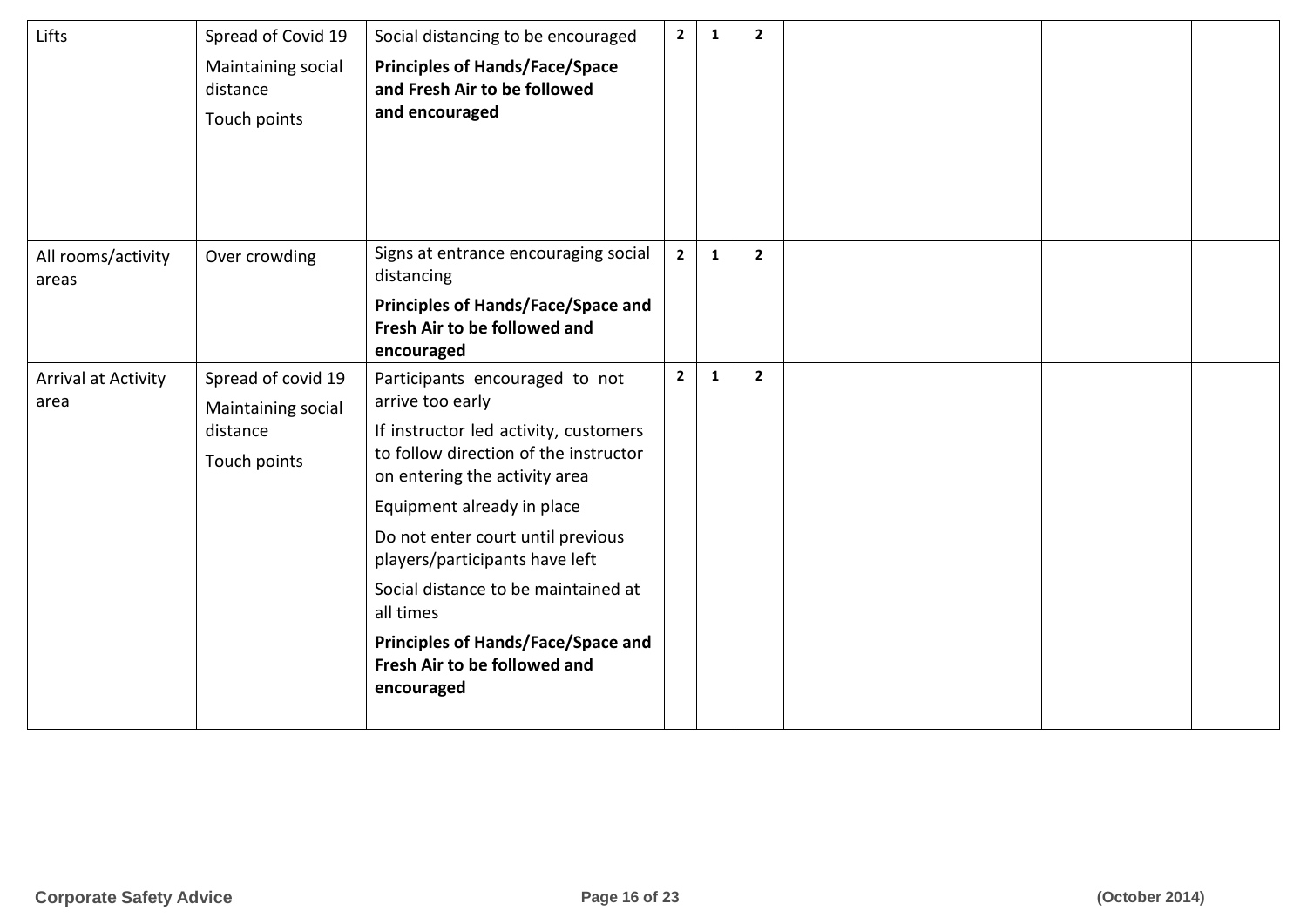| Playing<br>sports/taking part<br>in activities | Spread of Covid 19<br>Contact with other<br>players<br>Contact with<br>equipment | Play/activity/training to be restricted<br>to that as recommended by<br>individual governing bodies<br>Numbers allowed to be in line with<br>that recommended by individual<br>governing bodies<br>Players encouraged to bring own<br>equipment<br>Social distancing to be<br>encouraged<br><b>Principles of Hands/Face/Space</b><br>and Fresh Air to be followed and<br>encouraged | $\overline{2}$ | $\mathbf{1}$ | $\overline{\mathbf{2}}$ |  |  |
|------------------------------------------------|----------------------------------------------------------------------------------|-------------------------------------------------------------------------------------------------------------------------------------------------------------------------------------------------------------------------------------------------------------------------------------------------------------------------------------------------------------------------------------|----------------|--------------|-------------------------|--|--|
| End of the session                             | Spread of Covid 19<br>Maintaining social<br>distance<br>Touch points             | Leave the activity area promptly<br>when time is up.<br>Maintain social distancing<br>Follow instructions of<br>coach/teacher/instructor if activity<br>instructor led<br>Leave site asap following end<br>of activity<br><b>Principles of</b><br>Hands/Face/Space and Fresh<br>Air to be followed and<br>encouraged                                                                | $\mathbf{2}$   | $\mathbf{1}$ | $\overline{2}$          |  |  |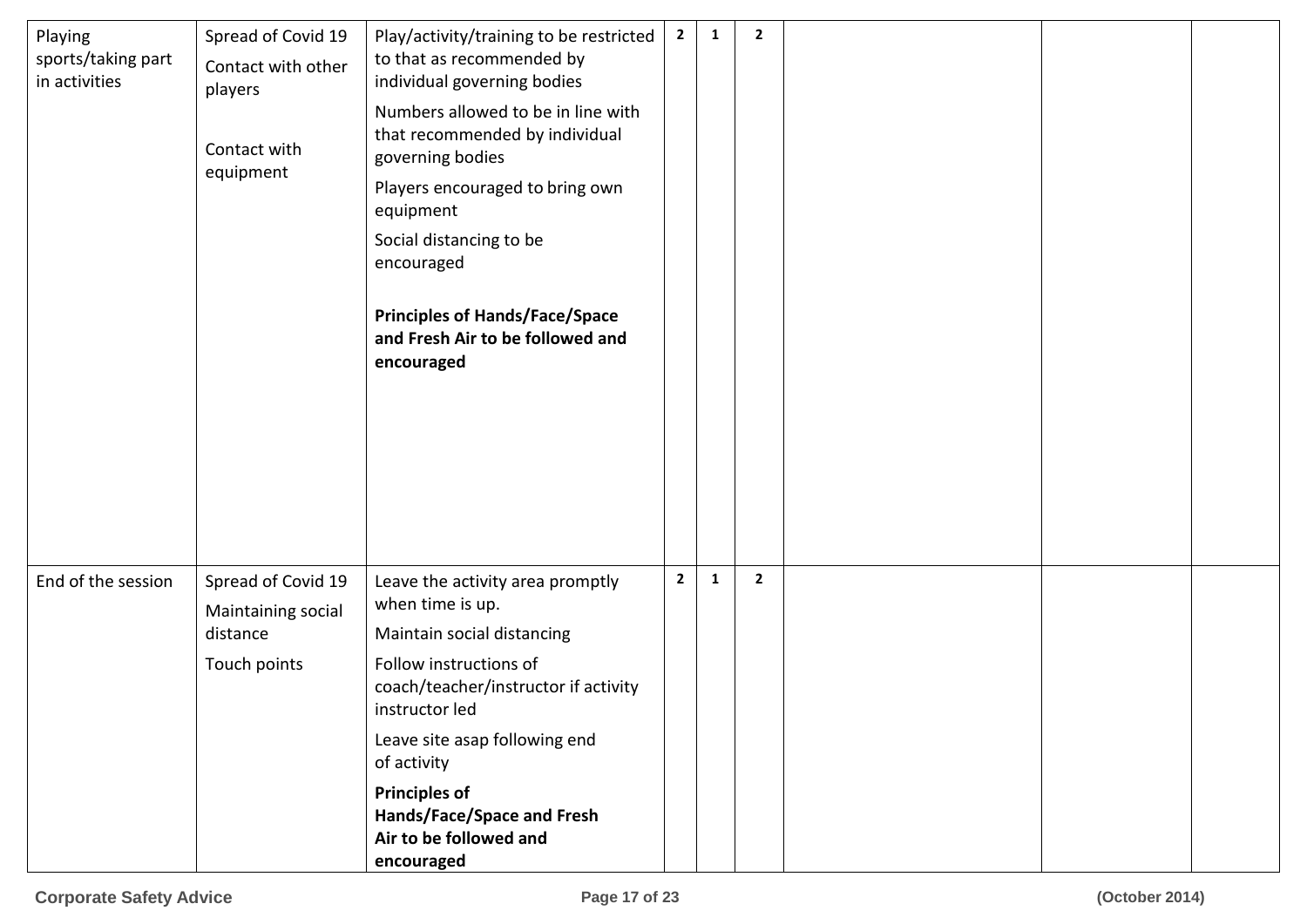| Coaching/teaching/<br>instructing | Unqualified<br>instructors                         | All coaches/teachers/instructors to<br>be qualified with governing bodies               |  |  |  |
|-----------------------------------|----------------------------------------------------|-----------------------------------------------------------------------------------------|--|--|--|
|                                   | <b>Instructors</b><br>unaware of<br>governing body | Coaching staff to follow all<br>guidelines as issued by the relevant<br>governing body  |  |  |  |
|                                   | guidance                                           | See separate risk assessments for<br>separate activities                                |  |  |  |
|                                   |                                                    | NOP to be followed                                                                      |  |  |  |
|                                   |                                                    | <b>Principles of Hands/Face/Space</b><br>and Fresh Air to be followed and<br>encouraged |  |  |  |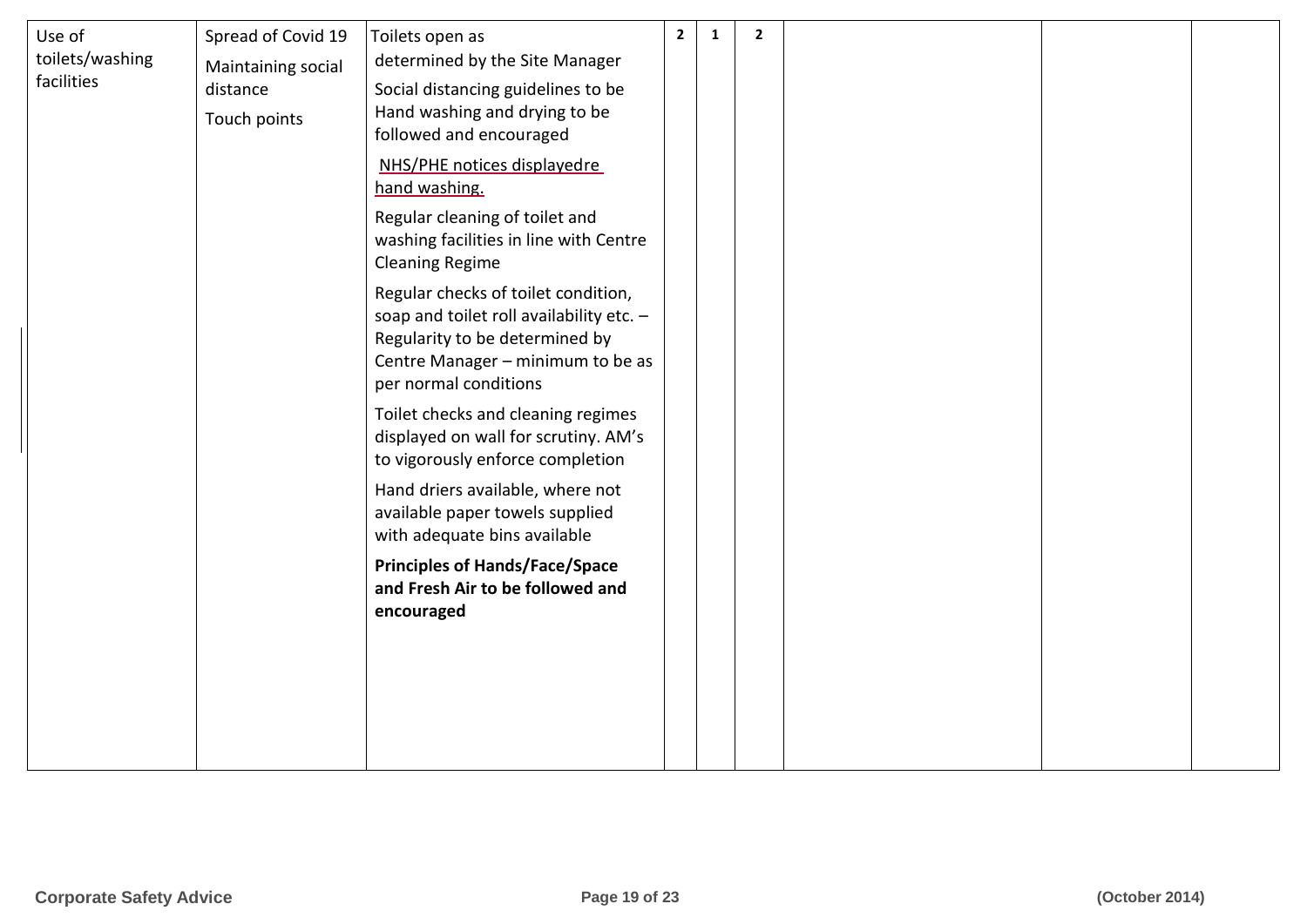| Injury/illness to | Giving first aid               | First aid kits available                                                                                                                                                                                                                                                                                      | $\mathbf{2}$ | 1 | $\overline{2}$ |                |  |
|-------------------|--------------------------------|---------------------------------------------------------------------------------------------------------------------------------------------------------------------------------------------------------------------------------------------------------------------------------------------------------------|--------------|---|----------------|----------------|--|
| customer          | First aiders not               | AED available                                                                                                                                                                                                                                                                                                 |              |   |                |                |  |
|                   | trained/briefed/               | O2 Resuscitation kit available                                                                                                                                                                                                                                                                                |              |   |                |                |  |
|                   | updated                        | Laerdal pocket masks (preferably                                                                                                                                                                                                                                                                              |              |   |                |                |  |
|                   | Spread of Covid 19             | with elastic tie) to be readily                                                                                                                                                                                                                                                                               |              |   |                |                |  |
|                   | Maintaining social<br>distance | available                                                                                                                                                                                                                                                                                                     |              |   |                |                |  |
|                   | Touch points                   | Treatment to be given by trained<br>first aiders only - otherwise call                                                                                                                                                                                                                                        |              |   |                |                |  |
|                   | Inadequate PPE                 | 999/111 depending on seriousness                                                                                                                                                                                                                                                                              |              |   |                |                |  |
|                   |                                | First aiders to wear gloves for all<br>treatment given and other PPE as<br>recommended for first aid by<br>RLSS (UK)                                                                                                                                                                                          |              |   |                |                |  |
|                   |                                | First aiders to avoid contact and give<br>guidance to injured person to self-<br>treat if possible                                                                                                                                                                                                            |              |   |                |                |  |
|                   |                                | Any CPR to be compression only and<br>use of AED. No mouth to<br>mouth/nose. (unless children or<br>drowning)                                                                                                                                                                                                 |              |   |                |                |  |
|                   |                                | Laerdal pocket mask used to cover<br>casualties mouth and nose. Laerdal<br>Pocket Masks only to be used with<br>babies, children or drowned<br>casualties, otherwise compression<br>only CPR with AED. All first aid to<br>be given only in linewith guidelines<br>from Government/HSE. See<br>guidance below |              |   |                |                |  |
|                   |                                | https://www.gov.uk/government/pu<br>blications/novel-coronavirus-2019-<br>ncov-interim-guidance-for-first-<br>responders/interim-guidance-for-<br>first-responders-and-otherspingslose-<br>contact-with-symptomatic-<br>people-                                                                               |              |   |                | (October 2014) |  |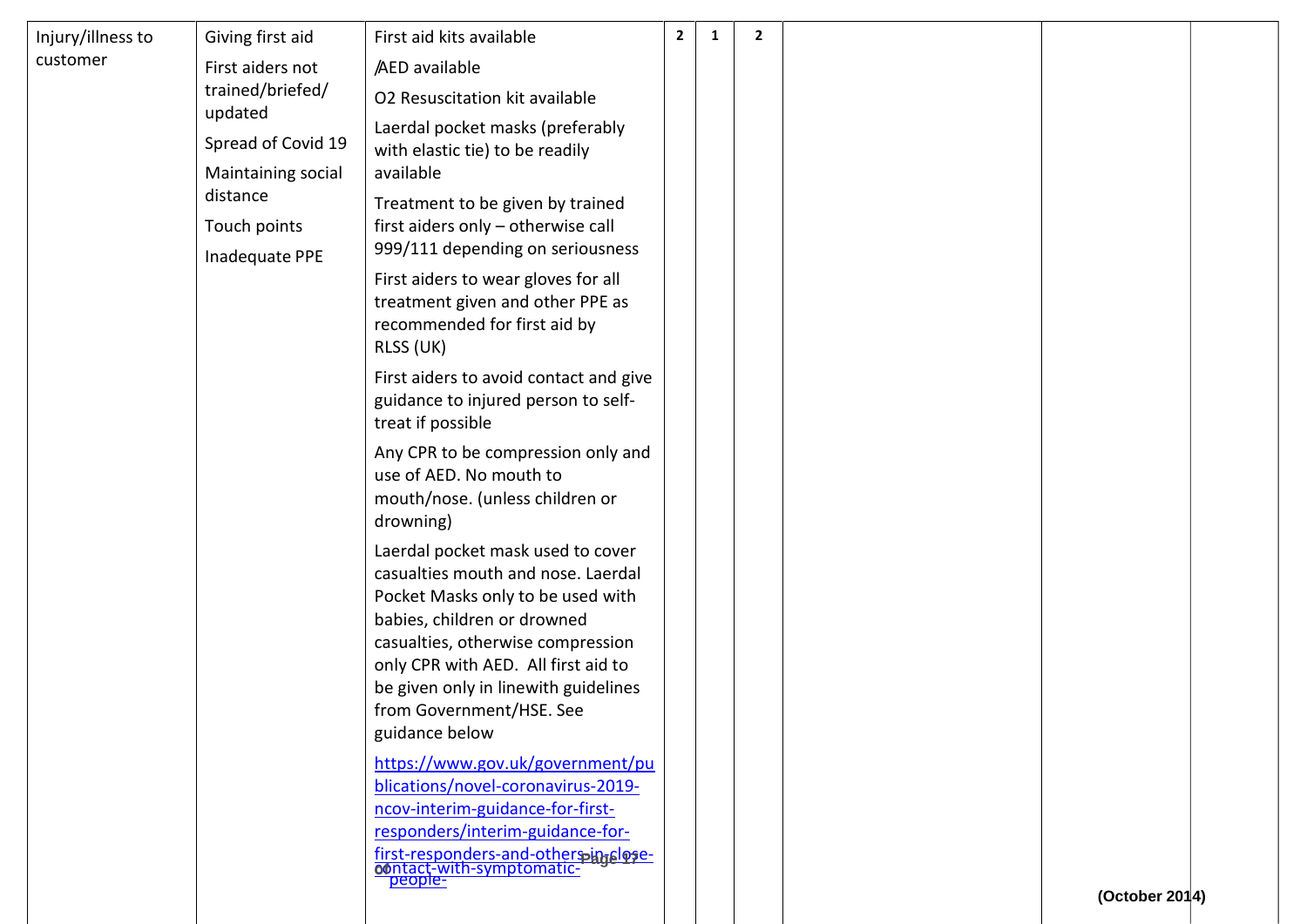| General                    | Spread of Covid 19                                                                               | To help reduce the spread of<br>coronavirus (COVID-19) reminding<br>everyone of the public health advice<br>https://www.publichealth.hscni.net/<br>news/covid-19-coronavirus<br>Posters, leaflets and other materials<br>to be displayed.<br>Bins available around the centre.<br>Bins to be regularly emptied<br><b>Principles of Hands/Face/Space</b><br>and Fresh Air to be followed<br>and encouraged    | $\overline{2}$ | $\mathbf{1}$ | $\overline{2}$ |                                                                                         |               |                      |
|----------------------------|--------------------------------------------------------------------------------------------------|--------------------------------------------------------------------------------------------------------------------------------------------------------------------------------------------------------------------------------------------------------------------------------------------------------------------------------------------------------------------------------------------------------------|----------------|--------------|----------------|-----------------------------------------------------------------------------------------|---------------|----------------------|
| Offices and staff<br>areas | Spread of Covid 19<br>Maintaining social<br>distance<br>Touch points<br>Droplets and<br>aerosols | Signs at entrance encouraging and<br>reminding of social distancing.<br>Furniture and equipment<br>minimised to that which is essential<br>to facilitate space and social<br>distancing<br>Staff are strongly advised to wear a face<br>covering whilst moving around in staff<br>only areas<br>Hand sanitizer available<br>Principles of Hands/Face/Space and<br>Fresh Air to be followed and<br>encouraged | $\overline{2}$ | $\mathbf{1}$ | $\overline{2}$ | Staff that have not brought a<br>face covering with them can be<br>issued one from site | Asst. Manager | At start<br>of shift |

**Corporate Safety Advice Page 18 of 23 (October 2014)**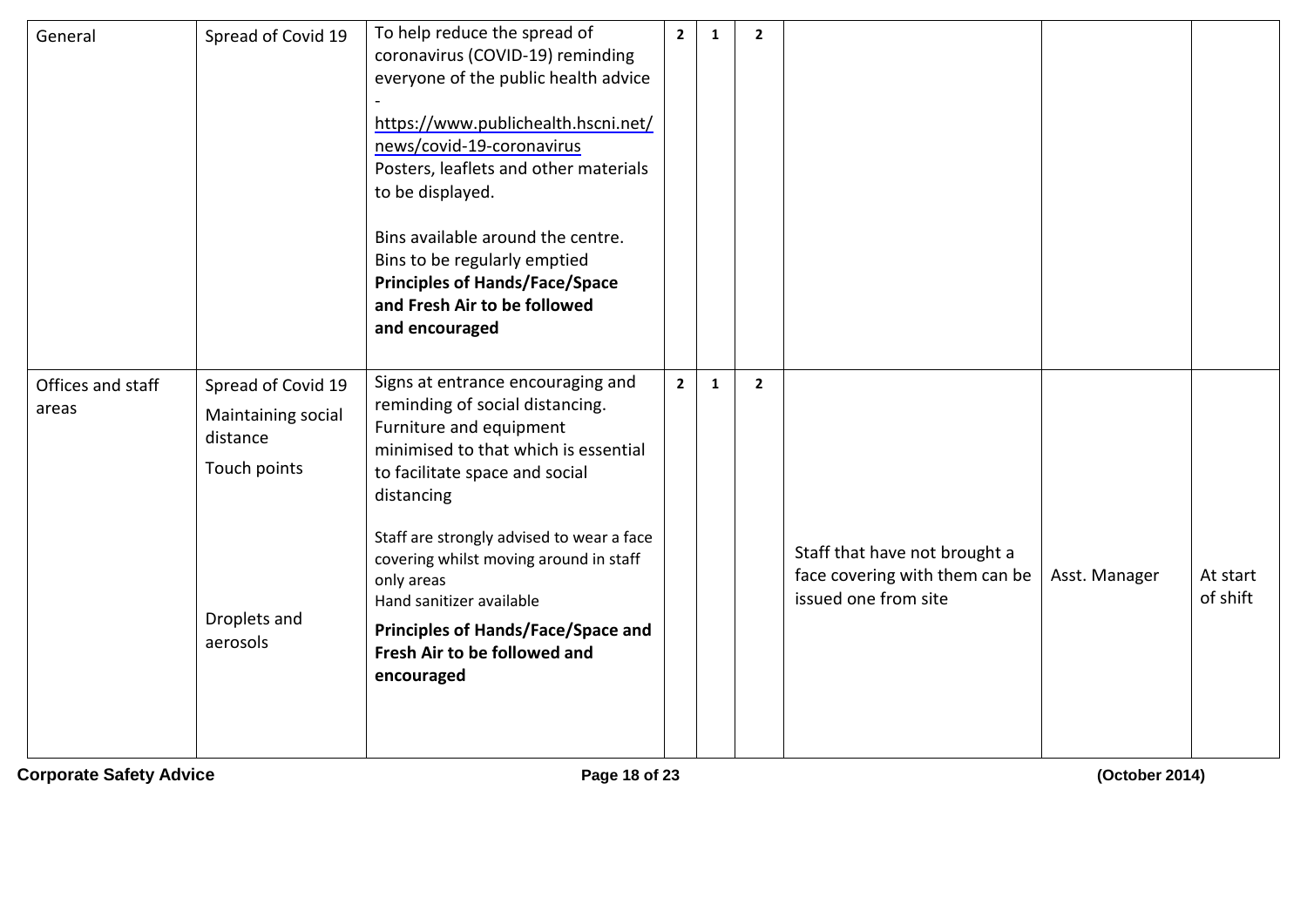| <b>Staff</b>               | Spread of Covid 19 | Staff should continue to work                                               | 1              | 1            | 1              |                |  |
|----------------------------|--------------------|-----------------------------------------------------------------------------|----------------|--------------|----------------|----------------|--|
|                            | Work from home     | from home if possible                                                       |                |              |                |                |  |
|                            | Staff unaware of   | depending on job role                                                       |                |              |                |                |  |
|                            | procedures         |                                                                             | 1              | 1            | -1             |                |  |
|                            |                    | Items/equipment in staff room to be                                         |                |              |                |                |  |
|                            | Equipment/utensils | minimised                                                                   |                |              |                |                |  |
|                            | Staff room         | Staff should social distance within                                         | $\overline{2}$ | $\mathbf{1}$ | 2              |                |  |
|                            |                    | the staff room                                                              |                |              |                |                |  |
|                            |                    | Staff break times to be clearly<br>communicated and adhered to.             |                |              |                |                |  |
|                            |                    | Lockers allocated to individuals. All                                       |                |              |                |                |  |
|                            |                    | personal belongings to be kept in                                           | $2^{\circ}$    | 1            | $\overline{2}$ |                |  |
|                            |                    | locker. Nothing left out.                                                   |                |              |                |                |  |
|                            |                    | Hand sanitiser available.                                                   |                |              |                |                |  |
|                            |                    | Soap and water available. Staff                                             |                |              |                |                |  |
|                            |                    | reminded to wash hands regularly                                            |                |              |                |                |  |
|                            |                    | and thoroughly with soap and water                                          |                |              |                |                |  |
|                            |                    | Break utensils/cups etc. - staff<br>encouraged to bring and use their       |                |              |                |                |  |
|                            |                    | own.                                                                        |                |              |                |                |  |
|                            |                    | Spray disinfectant and paper roll                                           |                |              |                |                |  |
|                            |                    | available for disinfection of shared                                        |                |              |                |                |  |
|                            |                    | or often touched surfaces before                                            |                |              |                |                |  |
|                            |                    | and after use.                                                              |                |              |                |                |  |
|                            |                    | Promotion of good hygiene practices                                         |                |              |                |                |  |
|                            |                    | through posters/notices etc. to                                             |                |              |                |                |  |
|                            |                    | remind workers of good hand                                                 |                |              |                |                |  |
|                            |                    | washing practice, not to touch faces<br>and sneeze/cough into clean tissue. |                |              |                |                |  |
|                            |                    | Regular emptying of bins and                                                |                |              |                |                |  |
|                            |                    | disposal of rubbish.                                                        |                |              |                |                |  |
|                            |                    |                                                                             |                |              |                |                |  |
|                            |                    | <b>Principles of Hands/Face/Space</b>                                       |                |              |                |                |  |
|                            |                    | and Fresh Air to be followed and                                            |                |              |                |                |  |
|                            |                    | encouraged                                                                  |                |              |                |                |  |
|                            |                    |                                                                             |                |              |                |                |  |
| <b>Corporate Safety Ad</b> | ice                | Page 19 of 23                                                               |                |              |                | (October 2014) |  |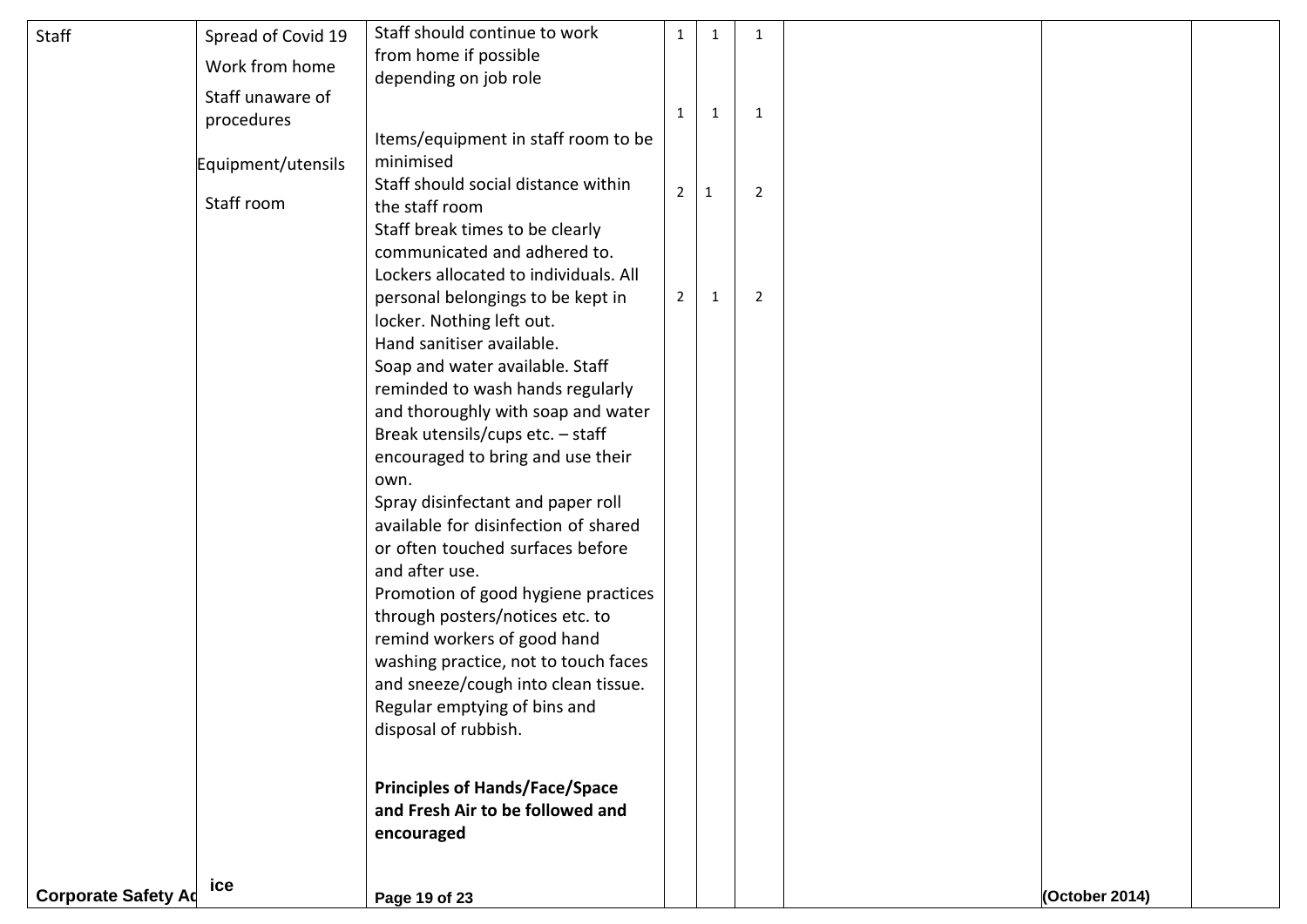| Staff (cont.)                  | Staff Toilet(s)            | Staff toilets to be regularly cleaned<br>and disinfected as directed by Centre<br>Manager                                                                                                                                      | $\overline{2}$ | $\mathbf{1}$ | $\overline{2}$ |                |
|--------------------------------|----------------------------|--------------------------------------------------------------------------------------------------------------------------------------------------------------------------------------------------------------------------------|----------------|--------------|----------------|----------------|
|                                | <b>PPE</b>                 | Appropriate PPE identified and<br>available. Training and guidance for<br>safe use given                                                                                                                                       |                |              |                |                |
|                                | Illness                    | If an employee feels unwell, they<br>should contact the Asst. Manager<br>immediately. Where the illness is<br>coronavirus related, advice in<br>accordance with<br>Government/PHE/NHS and NCC<br>guidelines should be followed |                |              |                |                |
|                                |                            | <b>Principles of Hands/Face/Space</b><br>and Fresh Air to be followed and<br>encouraged                                                                                                                                        |                |              |                |                |
|                                | Shared equipment           | this should be cleaned after each<br>use                                                                                                                                                                                       |                |              |                |                |
|                                | Working with<br>customers  | Social distance to be maintained                                                                                                                                                                                               |                |              |                |                |
|                                | Working in public<br>areas | Social distance to be maintained<br><b>Principles of Hands/Face/Space and</b><br>Fresh Air to be followed and<br>encouraged                                                                                                    |                |              |                |                |
|                                |                            |                                                                                                                                                                                                                                |                |              |                |                |
| <b>Corporate Safety Advice</b> |                            | Page 21 of 23                                                                                                                                                                                                                  |                |              |                | (October 2014) |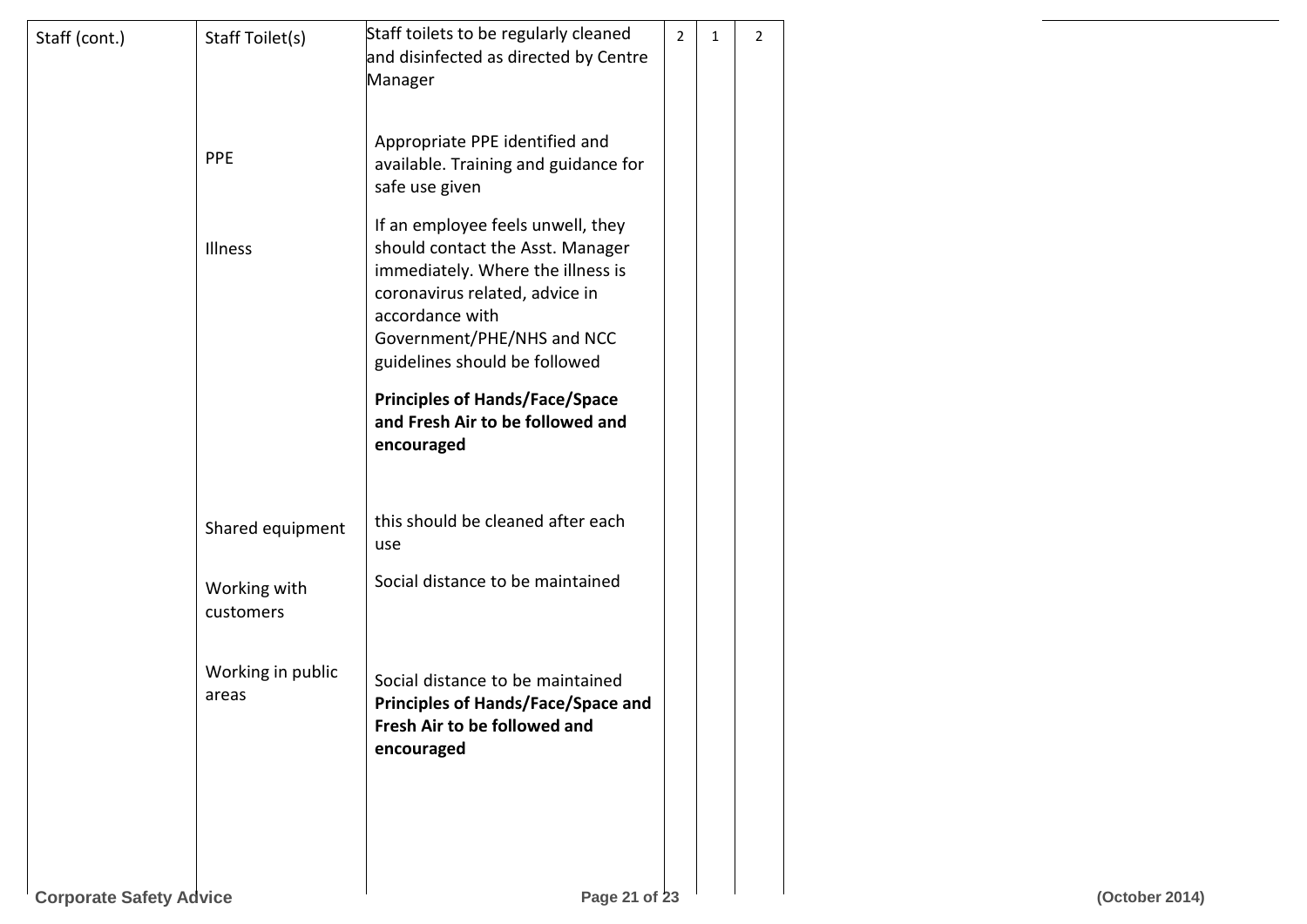| Staff (cont.)                                | Droplets and<br>aerosols           | In line with Government and Council<br>Policy staff are strongly advised to wear<br>a face covering whilst in public areas<br>(whilst public are present) where they<br>may come into contact with the public<br>unless they are exempt for health,<br>religious or cultural reasons or if they<br>are behind a physical barrier which<br>separates them from the public<br><b>Principles of Hands/Face/Space and</b><br>Fresh Air to be followed and<br>encouraged | $2^{\circ}$    | $\mathbf{1}$ | 2              | Staff that have not brought a<br>face covering with them can be<br>issued one from site<br>A LG that is wearing a face<br>covering whilst on LG duty<br>should remove this before<br>entering the swimming pool in<br>the event of performing an in-<br>water rescue | Asst. Manager<br>onduty<br>Lifeguard on<br>duty | At start<br>of shift<br><b>Before</b><br>entering<br>the<br>water to<br>perform<br>a rescue |
|----------------------------------------------|------------------------------------|---------------------------------------------------------------------------------------------------------------------------------------------------------------------------------------------------------------------------------------------------------------------------------------------------------------------------------------------------------------------------------------------------------------------------------------------------------------------|----------------|--------------|----------------|----------------------------------------------------------------------------------------------------------------------------------------------------------------------------------------------------------------------------------------------------------------------|-------------------------------------------------|---------------------------------------------------------------------------------------------|
| Emergency<br>evacuation in case              | Social distance not<br>maintained  | Social distancing to be maintained at<br>muster points                                                                                                                                                                                                                                                                                                                                                                                                              | $2^{\circ}$    | $\mathbf{1}$ | $\overline{2}$ |                                                                                                                                                                                                                                                                      |                                                 |                                                                                             |
| of fire etc.                                 |                                    | Emergency evacuation drill practised<br>andyand recorded in fire log book                                                                                                                                                                                                                                                                                                                                                                                           | 1              | 1            | $\mathbf{1}$   |                                                                                                                                                                                                                                                                      |                                                 |                                                                                             |
|                                              |                                    | <b>Principles of Hands/Face/Space and</b><br>Fresh Air to be followed and<br>encouraged                                                                                                                                                                                                                                                                                                                                                                             |                |              |                |                                                                                                                                                                                                                                                                      |                                                 |                                                                                             |
| Dealing with<br>violent/aggressive<br>people | Not maintaining<br>social distance | Ensure all staff are clear with<br>regards to processes and<br>procedures, escalation by<br>information sharing, training &<br>induction.                                                                                                                                                                                                                                                                                                                           | $\overline{2}$ | $\mathbf{1}$ | 2              |                                                                                                                                                                                                                                                                      |                                                 |                                                                                             |
|                                              |                                    | All equipment i.e. security<br>cameras/panic alarms etc. in<br>working order                                                                                                                                                                                                                                                                                                                                                                                        |                |              |                |                                                                                                                                                                                                                                                                      |                                                 |                                                                                             |
|                                              |                                    | <b>Principles of</b><br>Hands/Face/Space and<br>Fresh Air to be followed<br>and encouraged                                                                                                                                                                                                                                                                                                                                                                          |                |              |                |                                                                                                                                                                                                                                                                      |                                                 |                                                                                             |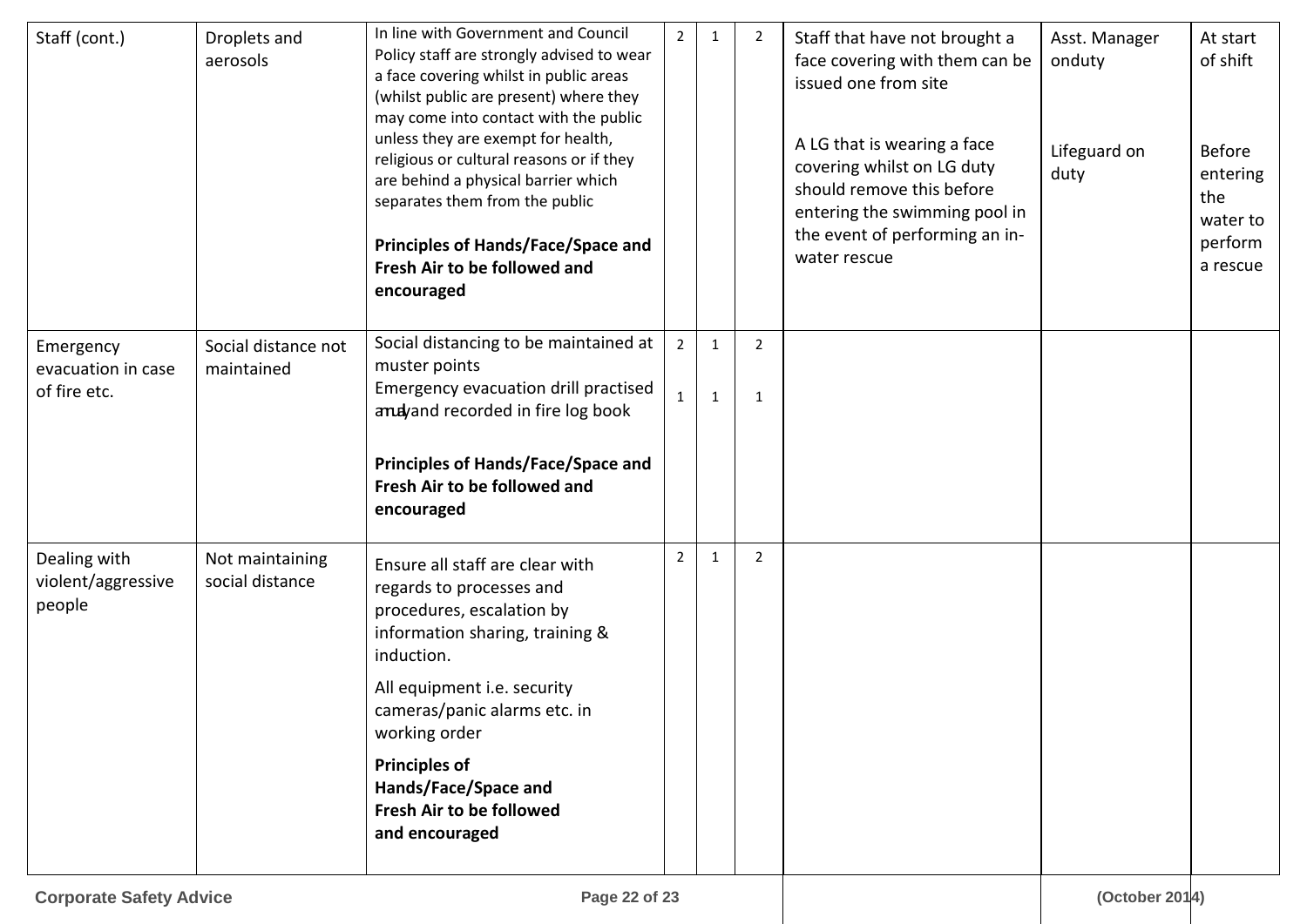| Contractors visiting<br>site    | Spread of Covid 19<br>Social distance not<br>maintained<br>Touch points | Contractors to have pre-<br>appointment times if<br>possible<br>Hand sanitiser available in reception<br>area<br>Contractors to be signed in and out<br>at reception by staff to reduce touch<br>points (no shared pens etc.)<br>Contractors to follow signage<br>Social distancing to be adhered to<br>Contractors not to use staff only<br>areas<br><b>Principles of Hands/Face/Space</b><br>and Fresh Air to be followed<br>and encouraged |                | 2         | 1          | $\overline{2}$         |       |          |  |          |  |  |
|---------------------------------|-------------------------------------------------------------------------|-----------------------------------------------------------------------------------------------------------------------------------------------------------------------------------------------------------------------------------------------------------------------------------------------------------------------------------------------------------------------------------------------------------------------------------------------|----------------|-----------|------------|------------------------|-------|----------|--|----------|--|--|
|                                 |                                                                         | Use the tab button to add extra rows (each new activity or area of assessment must be on a new row. This will make the assessment easier to view and understand                                                                                                                                                                                                                                                                               |                |           |            |                        |       |          |  |          |  |  |
|                                 |                                                                         |                                                                                                                                                                                                                                                                                                                                                                                                                                               |                |           |            |                        |       |          |  |          |  |  |
| <b>ASSESSOR (please print):</b> |                                                                         | Geoff Ritson                                                                                                                                                                                                                                                                                                                                                                                                                                  | SIGNED:        | G. Ritson |            |                        | DATE: | 24/03/22 |  |          |  |  |
| <b>MANAGER (please print):</b>  |                                                                         | John Wileman                                                                                                                                                                                                                                                                                                                                                                                                                                  | <b>SIGNED:</b> |           | J. Wileman |                        |       | DATE:    |  | 24/03/22 |  |  |
| DATE ACTION TO BE COMPLETED BY: |                                                                         |                                                                                                                                                                                                                                                                                                                                                                                                                                               |                |           |            | <b>DATE COMPLETED:</b> |       |          |  |          |  |  |

| LINE MANAGER'S COMMENTS / ACTIONS: |  |
|------------------------------------|--|
|------------------------------------|--|

| <b>REVIEW DATE</b> | 30/09/22 |
|--------------------|----------|
|--------------------|----------|

**IS THERE PROOF THIS ASSESSMENT HAS BEEN COMMUNICATED TO ALL AFFECTED COLLEAGUES**

| YES | <b>NO</b> |  |  |  |
|-----|-----------|--|--|--|
|     |           |  |  |  |

Managers Note. Until this document is signed and dated by the 'Assessor' and 'Manager', it is not compliant with the policies identified within the Corporate Safety Manual